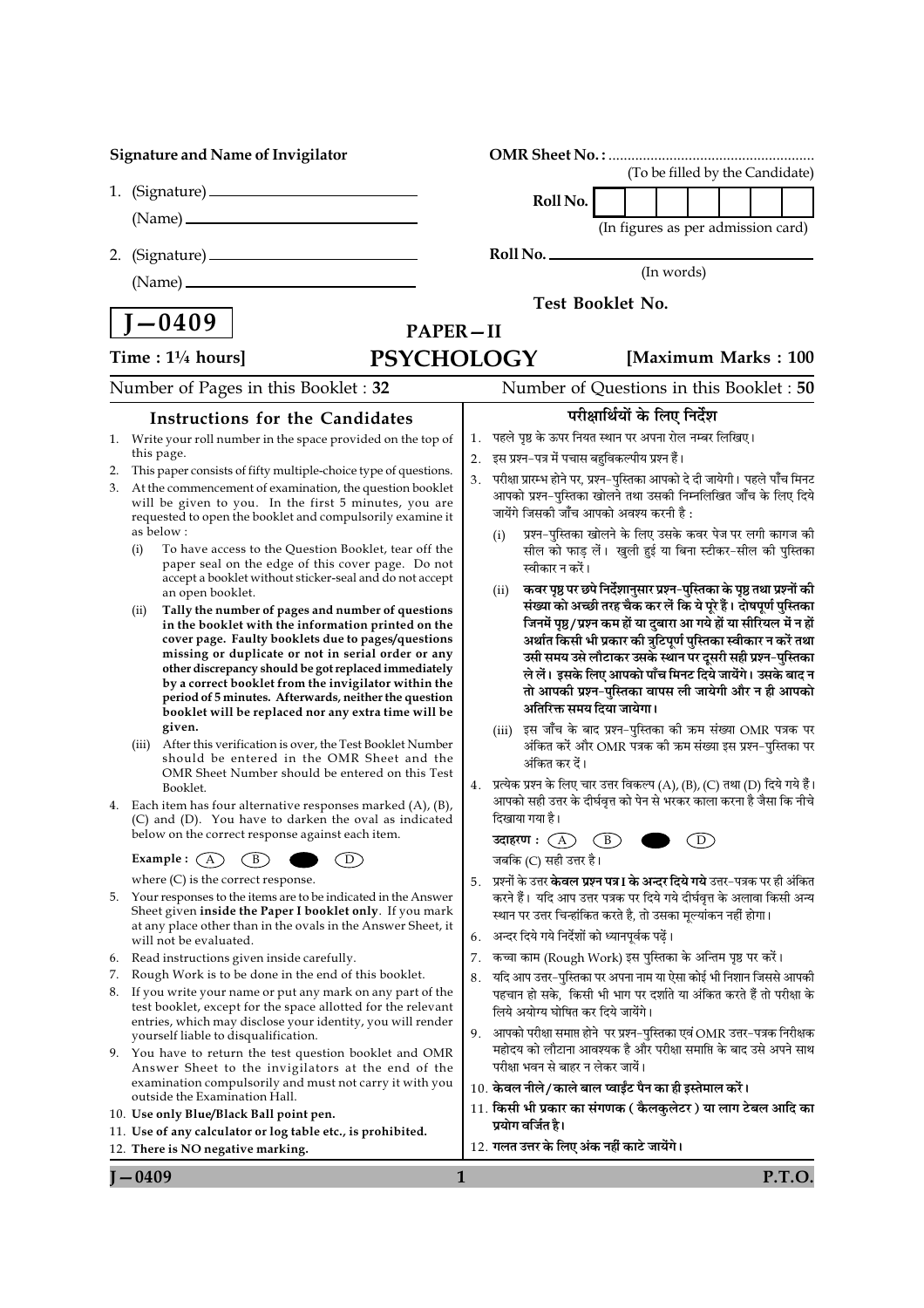# **PSYCHOLOGY PAPER-II**

- Note: This paper contains fifty (50) multiple-choice questions, each question carries two (2) marks. Attempt all of them.
- $\mathbf{1}$ . To make punishment more effective it should be:
	- (A) Very intense
	- $(B)$ Applied every time the undesirable behavior occurs
	- (C) An aggressive type such as spanking
	- (D) Paired with reinforcement of the correct behaviour
- $2.$ In applied behavior analysis the following steps are taken
	- Skills are broken down into their smallest steps and then reinforced  $(A)$
	- Punishment by application is often used to control behavior (B)
	- (C) Investigators develop new theories of learning rather than actually solving problems.
	- (D) Basic form of learning used in instrumental conditioning
- $3.$ Which of the following statements about flash-bulb memory is false?
	- (A) It may be formed by the hormones released during emotional states
	- It is vivid and detailed (B)
	- (C) It is unusually accurate
	- (D) It can be personal or concerned with outside event.
- $\overline{4}$ . Which one of the following is *least* likely to serve as a barrier to problem solving?
	- (A) Irrelevant information (B) Mental set
	- (C) Functional fixedness (D) Analogies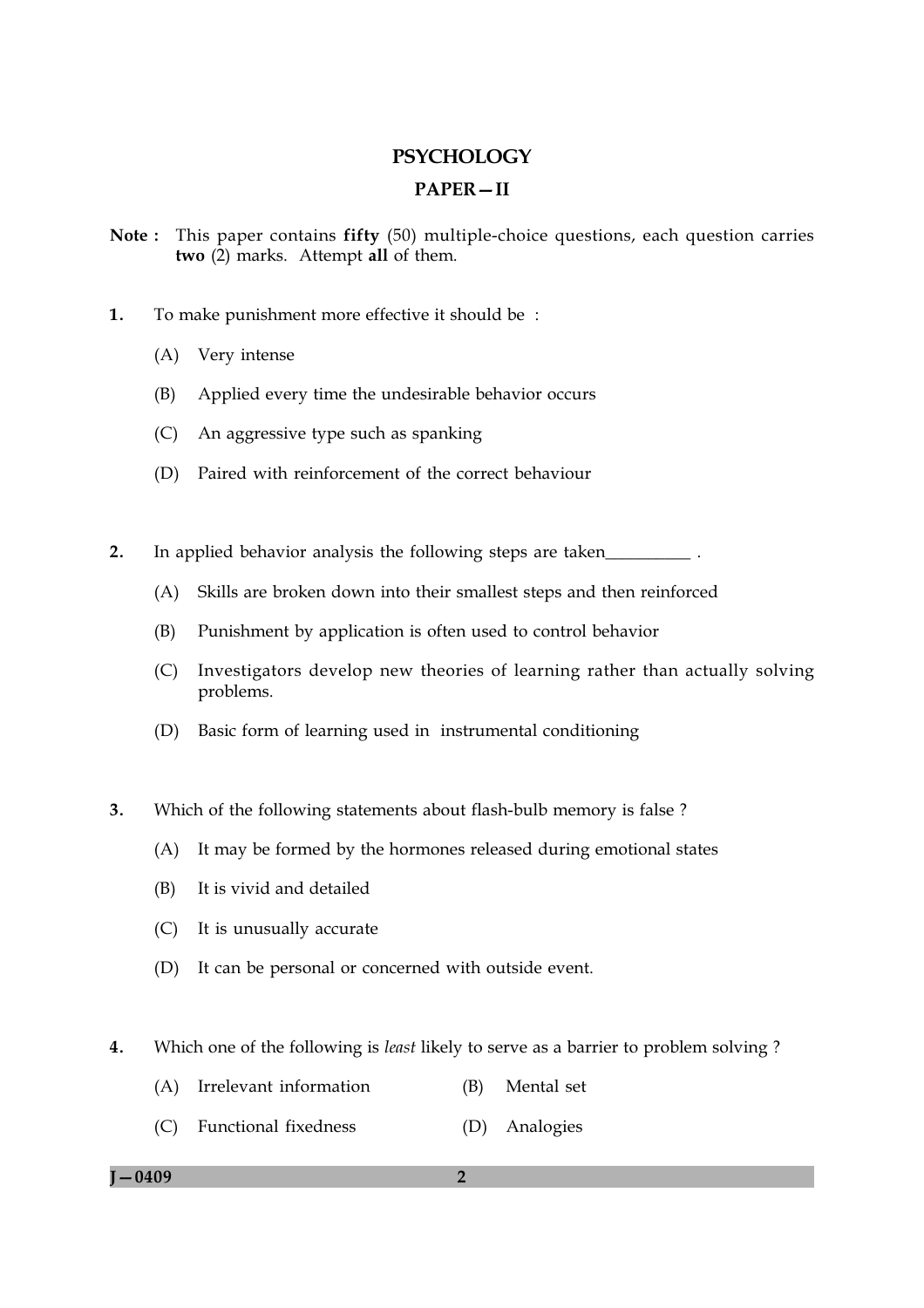# मनोविज्ञान

# प्रश्नपत्र-II

- इस प्रश्नपत्र में **पचास** (50) बहु-विकल्पीय प्रश्न हैं। प्रत्येक प्रश्न के **दो** (2) अंक हैं। सभी प्रश्नों के नोट : दीजिए।
- दण्ड को अधिक प्रभावी बनाने के लिए इसको : 1.
	- (A) प्रखर होना चाहिए।
	- यदि सजा को हर बार दोहराया जाए तो अनचाहा व्यवहार हो जाता है। (B)
	- एक आक्रामक प्रकार का जैसे बिजली की चिंगारी निकलना  $(C)$
	- (D) सही व्यवहार के पुनर्बलन के युग्मित करने पर।
- व्यावहारिक व्यवहार विश्लेषण में :  $2<sub>1</sub>$ 
	- (A) कुशलताओं (स्किलज़) को छोटे छोटे टुकडों में तोड दिया जाता और फिर उनका पुनर्बलन होता है।
	- प्राय: व्यवहार को नियंत्रित करने के लिए सजा दी जाती है। (B)
	- अन्वेषक वास्तविक समस्याओं का समाधान करने के बजाय शिक्षा-प्राप्ति के नए सिद्धान्त बनाते हैं।  $(C)$
	- (D) साधनात्मक अनुबंधन में प्रयुक्त अधिगम के मौलिक प्रारूप।
- फ्लैश-बल्ब स्मरणशक्ति के लिए निम्न कथनों में से कौन सा *सही* है :  $3.$ 
	- (A) संवेग अवस्था में श्रवित हारमोन से इसका निर्माण हो सकता है।
	- यह स्पष्ट एवं विवरणात्मक है।  $(B)$
	- (C) यह अप्राय: सही होता है।
	- (D) यह निजी अथवा किसी बाह्य घटना से सम्बन्धित हो सकता है।
- $\overline{4}$ . निम्न में से कौन सा समस्या समाधान के रास्ते में कम से कम रुकावट खड़ी कर सकता है?
	- (B) मानसिक परिवेश (A) असम्बद्ध सूचना
	- (C) व्यावहारिक स्थिरता (D) सादृश्यता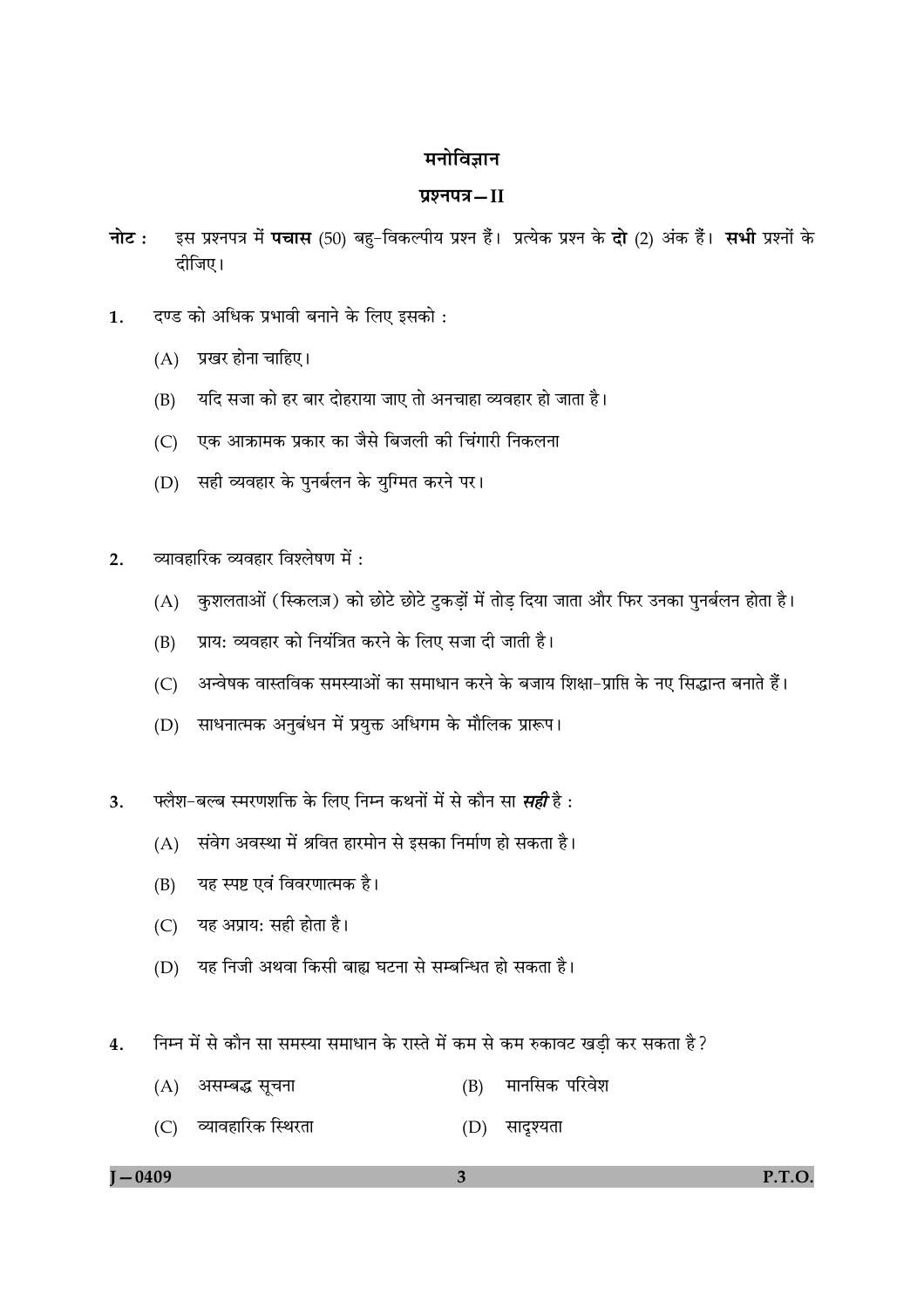- $5<sub>1</sub>$ Which of the following statement point out the functional difference between sympathetic and parasympathetic system?
	- Sympathetic system is associated with emotional excitement where as  $(i)$ parasympathetic system is associated with acquiescence.
	- Sympathetic system speeds up the bodily functions while parasympathetic system  $(ii)$ conserves with bodily resources.
	- Sympathetic system is associated with left hemisphere while parasympathetic  $(iii)$ system is associated with right hemisphere.
	- (iv) Sympathetic system acts as total unit while the parasympathetic system acts in peacemeal fashion.

Answer on the basis of following codes :

## Codes:

| $(A)$ (i), (ii), and (iv) | $(i)$ , (ii) and (iii) |
|---------------------------|------------------------|
| $(C)$ (i) and (iv)        | $(D)$ (ii) and (iii)   |

- 6. Human behavior is said to be goal directed, being forced by an internal force. The internal force which directs this behavior is known as :
	- Psycho-physiological strength (A) Learning capability  $(B)$
	- $(C)$  Disequilibrium at the need level  $(D)$  Maturation of brain

7. (A) E. L. Thorndike  $(B)$  I. Brown

(C) B. Z. Underwood (D) G. A. Miller

Those who tend to be solitary, insensitive and uncaring about-others are high 8. on

- (A) Assertiveness (B) Agreeableness
- (C) Manipulation (D) Psychoticism

9. Correlation between  $X$  and  $Y$  is 0.80. Its  $X$  and  $Y$  have common variation of :

- $(A) 80%$ (B) 20%  $(C) 36%$ (D)  $64\%$
- Measurement of weight of children is an example of :  $10.$ 
	- (A) Interval scale (B) Ratio scale
	- (C) Nominal scale (D) Ordinal scale

 $I - 0409$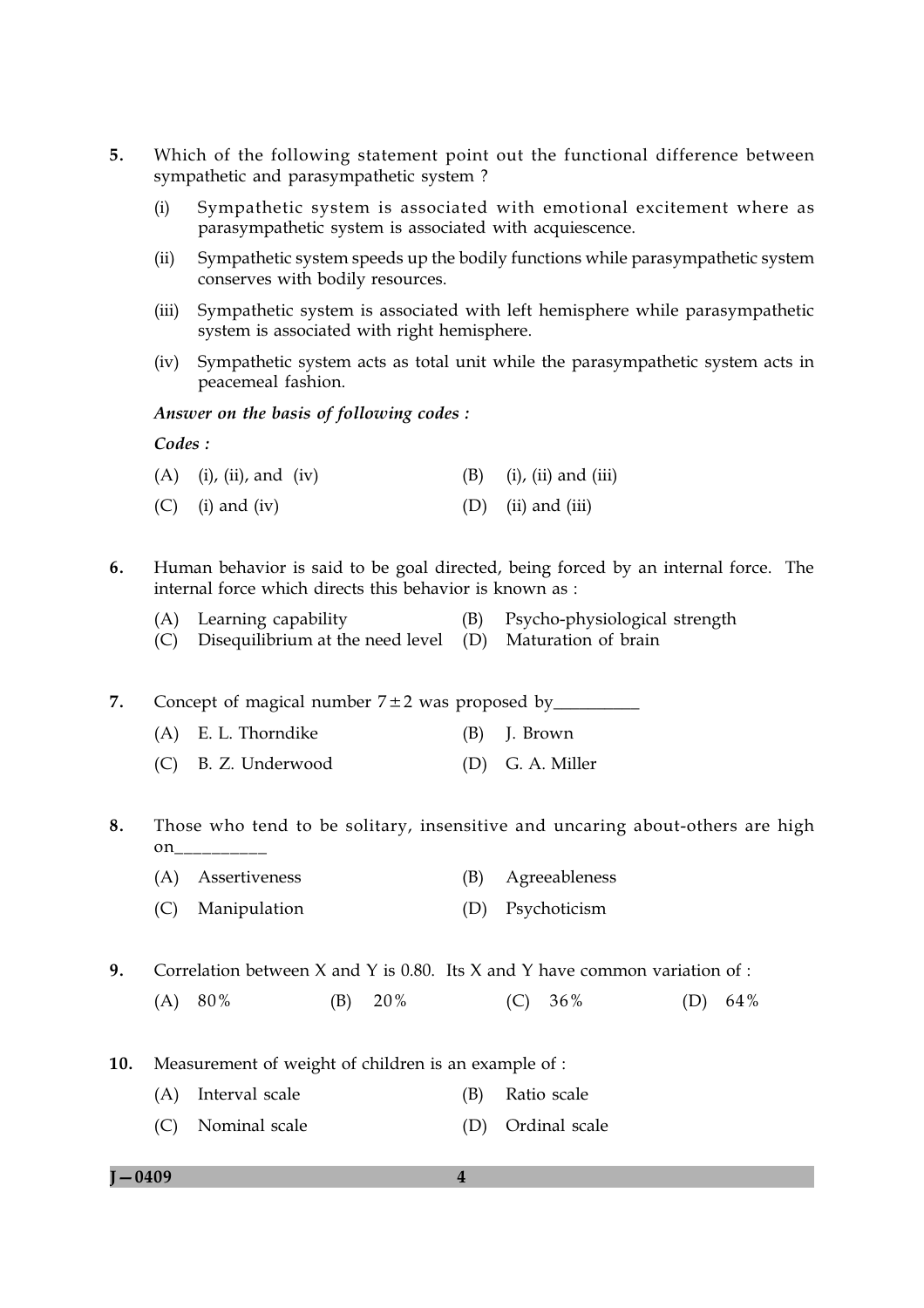- सहानुभूति एवं परा-साहनुभूति प्रणालियाँ के बीच के भेद को निम्नलिखित कथनों में से कौन सा कथन इंगित 5. करता है ?
	- सहानुभूति प्रणाली संवेग की उत्तेजना से सम्बद्ध है जबकि परा-सहानुभूति प्रणाली का सम्बन्ध मौन  $(i)$ सम्मति से है।
	- सहानुभूति प्रणाली दैहिक कार्यों को तेज करती है जबकी परा–सहानुभूति प्रणाली दैहिक स्रोतों से संरक्षित  $(ii)$ रहता है।
	- सहानुभूति प्रणाली का सम्बन्ध बाँए गोलार्ध से है जबकी परा-साहनुभूति प्रणाली दायें गोलार्ध से सम्बद्ध  $(iii)$ है।
	- (iv) सहानुभूति प्रणाली एक सम्पूर्ण ईकाई के रूप में कार्य करती है जबकी परा-सहानुभूति प्रणाली खण्डश: ढंग से कार्य करती है।

# निम्नलिखित कोड के आधार पर उत्तर दीजिए :

कोड :

- (A) (i), (ii) और (iv)  $(B)$  (i), (ii) और (iii) (C) (i) और (iv) (D) (ii) और (iii)
- मानवीय व्यवहार को लक्ष्य-निर्देशित बतलाया जाता है और यह आन्तरिक शक्ति द्वारा चालित होता है। वह 6. आन्तरिक शक्ति जो व्यवहार को निर्देशित करती है उसे कहा जाता है :
	- (A) शिक्षा प्राप्ति की क्षमता (B) मनो-दैहिक शक्ति
	- (D) मस्तिष्क की परिपक्वता (C) आवश्यकता के स्तर पर असमानता
- करामाती संख्या (मैजिकल नम्बर) 7±2 का प्रस्ताव किसने किया था?  $\overline{7}$ .
	- (A) ई.एल.थोर्नडाइक (B) जे. ब्राउन
	- (C) बी. जैड अण्डरवुड (D) जी.ए. मिल्लर
- जो व्यक्ति दूसरों के लिए एकाकी, असंवेदनशील एवं उपेक्षित होते हैं, वे होते हैं: 8.
	- $(A)$  स्वाग्रही (B) अनुरूपता
- एक्स और वाई के बीच 0.80 का सह सम्बन्ध है। इसके एक्स और वाई के निम्न समान्य प्रसरण हैं :  $9<sub>1</sub>$ 
	- $(A) 80%$  $(B)$  20%  $(C) 36%$ (D)  $64\%$
- बालकों के वजन को जाँचना उदाहरण है :  $10.$ 
	- $(A)$  अंतराल मापनी (B) अनुपात मापनी
	- (C) सांकेतिक मापनी (D) ऋमवाचक मापनी

 $I - 0409$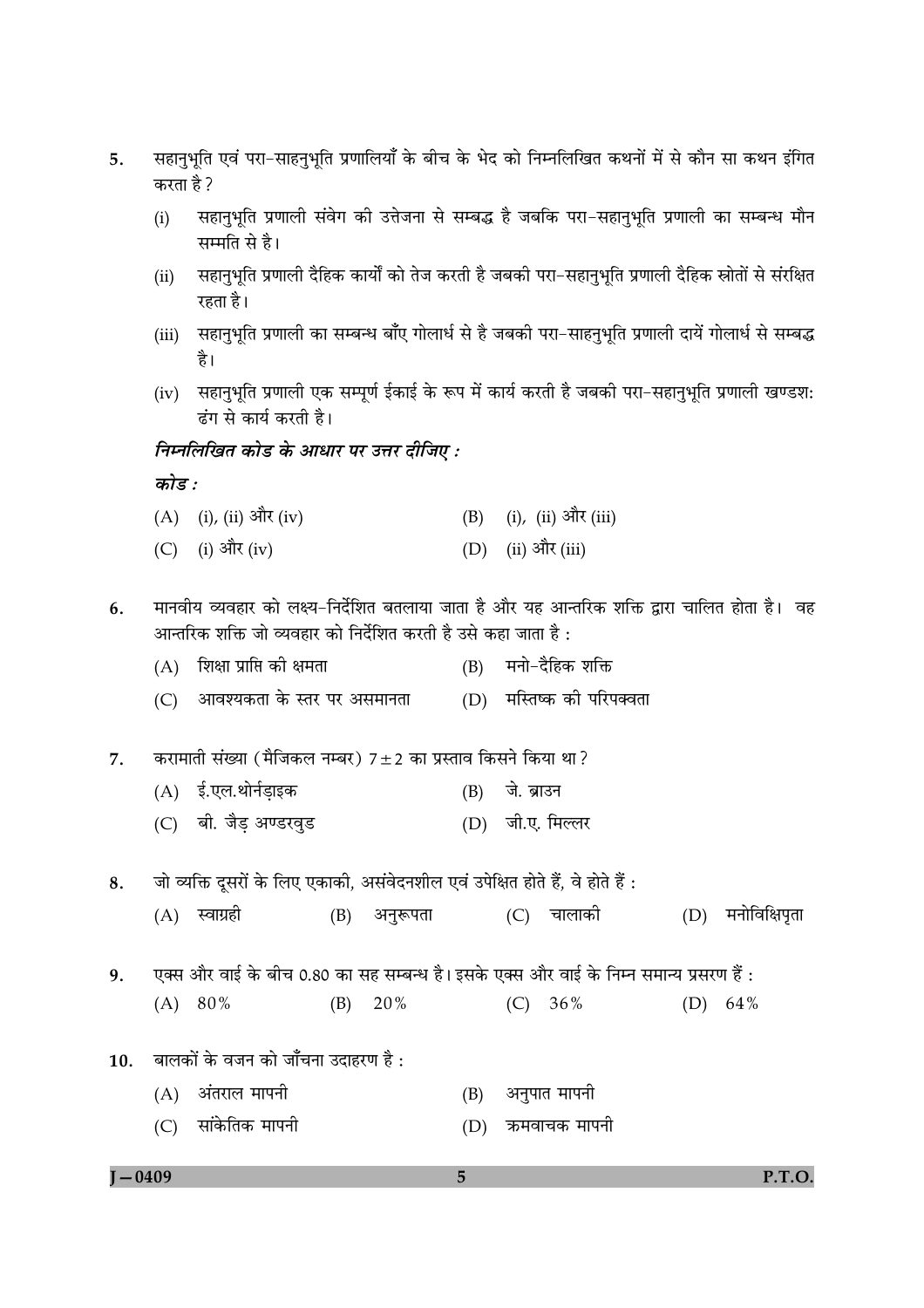- 11. A Psychologist develops a new test of numerical ability. He correlates this test's scores of the students with the marks obtained by them in mathematics in their recently held examination. Correlation is quite high. This indicates :
	- (A) High internal consistency of the test
	- High predictive validity of the test  $(B)$
	- (C) High test-retest reliability of the test
	- (D) High Concurrent validity of the test
- 12. Consider the following structure :

 $(ii)$ Cell body Dendrite (iii) Microglia  $(iv)$  Axon  $(i)$ Which of these constitute the basic part of neuron?

- $(A)$  (i), (ii), (iii) (B)  $(i)$ ,  $(ii)$ ,  $(iv)$
- $(D)$  (i), (iii), (iv)  $(C)$  (ii), (iii), (iv)
- 13. Memory that cannot be brought to mind consciously but is expressed in behavior is known as :
	- (A) Semantic Memory Short-term Memory (B)
	- (C) Implicit Memory (D) Explicit Memory
- 14. A patient suffering from Gall bladder problem wishes to get rid of the same but has to undergo a painful operation which he does not want. The type of conflict he is experiencing is known as :
	- (B) Avoidance Avoidance conflict (A) Approach - Approach conflict
	- (C) Approach Avoidance conflict (D) Double approach - Avoidance conflict
- $15.$ In a correlational research the variables can be controlled by :
	- (A) Experimenter's manipulation and observation
	- Observation and selection (B)
	- (C) Selection and statistical technique
	- (D) Experimenter's manipulation and statistical technique
- It is an experiment, neither the subject nor the experimenter knows which subjects are **16.** in experimental group and which are in control group then the design is known as :
	- (A) Double blind subject study (B) Double blind study
	- (C) Double blind deception study (D) Double blind experimenter study
- 17. Which of the following is not part of C.N.S:
	- (A) Brain (B) Spinal cord
	- The cerebral cortex (D) Autonomic Nervous System  $(C)$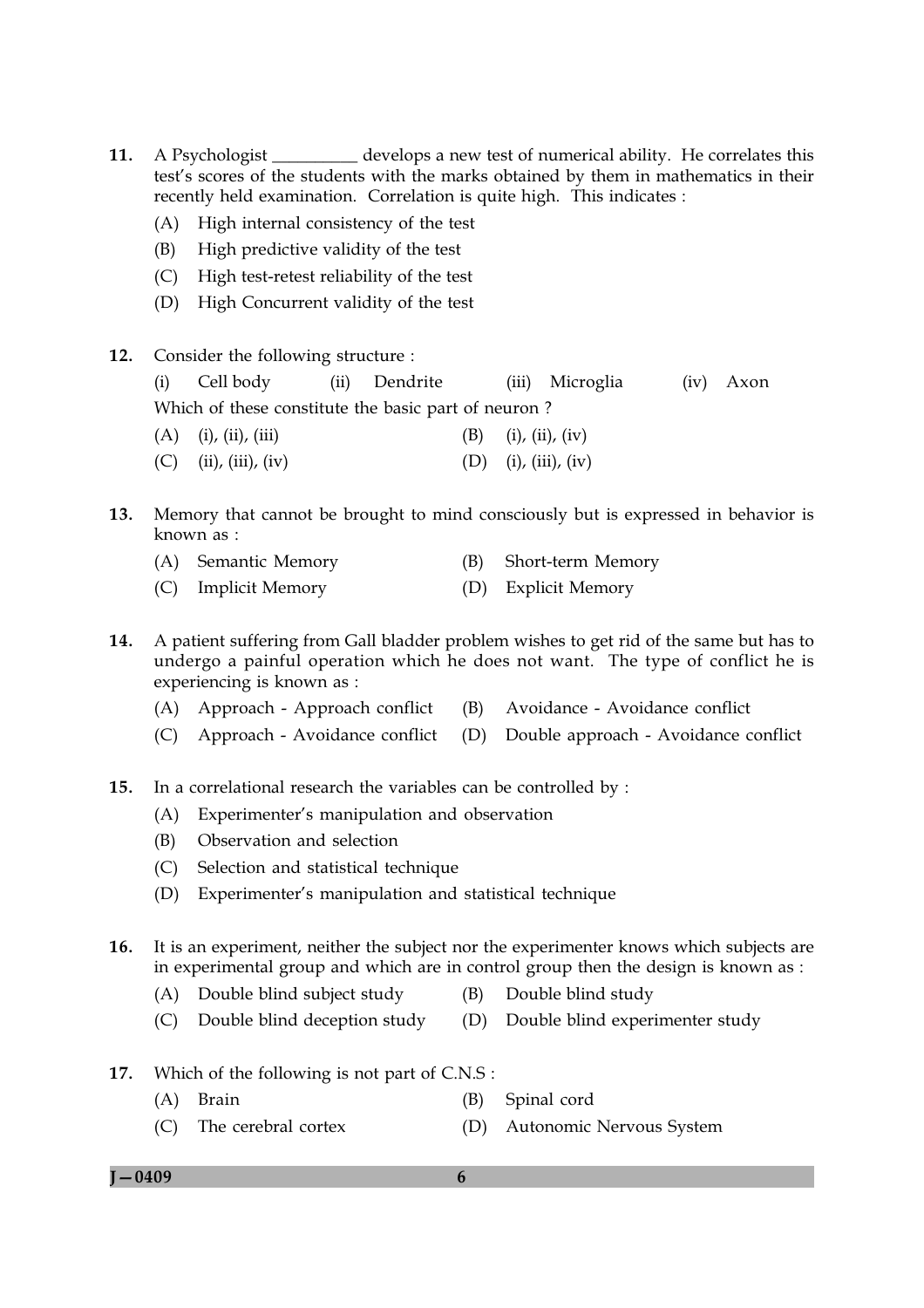| 11.        | एक मनोवैज्ञानिक संख्यावाची क्षमता की नवीन परीक्षण का विकास करता है।  वह विद्यार्थियों द्वारा इस परीक्षण<br>में प्राप्त अंको का सहसम्बन्ध उन्हीं विद्यार्थियों द्वारा हाल ही में हुए गणित में लिए गए अंको से बैठाता है । यह सह<br>सम्बन्ध बहुत उच्च हैं।  यह इंगित करता है : |                                                                       |                |                                                                                                                                                                                                                 |  |  |  |  |  |
|------------|-----------------------------------------------------------------------------------------------------------------------------------------------------------------------------------------------------------------------------------------------------------------------------|-----------------------------------------------------------------------|----------------|-----------------------------------------------------------------------------------------------------------------------------------------------------------------------------------------------------------------|--|--|--|--|--|
|            |                                                                                                                                                                                                                                                                             | (A) परीक्षण की उच्च आन्तरिक स्थिरता                                   |                | (B) परीक्षण की उच्च पूर्वसूचक वैधता                                                                                                                                                                             |  |  |  |  |  |
|            | (C)                                                                                                                                                                                                                                                                         | परीक्षण-पुनर्परीक्षण विश्वसनीयता                                      |                | (D) परीक्षण की उच्च समानान्तर वैधता                                                                                                                                                                             |  |  |  |  |  |
| 12.        |                                                                                                                                                                                                                                                                             | निम्नलिखित संरचना पर विचार कोजिए :                                    |                |                                                                                                                                                                                                                 |  |  |  |  |  |
|            | (i)                                                                                                                                                                                                                                                                         | दैहिक कोशिकाएँ (ii) दुमाश्म                                           |                | (iii)    सूक्ष्म पदार्थ विज्ञान<br>(iv)<br>अक्षतन्तु                                                                                                                                                            |  |  |  |  |  |
|            |                                                                                                                                                                                                                                                                             | उपरोक्त में से कौनसी तंत्रिका कोशिका (न्यूरान) की मूल भाग है?         |                |                                                                                                                                                                                                                 |  |  |  |  |  |
|            | (A)                                                                                                                                                                                                                                                                         | (i), (ii) और (iii)                                                    | (B)            | (i), (ii) और (iv)                                                                                                                                                                                               |  |  |  |  |  |
|            |                                                                                                                                                                                                                                                                             | (C) (ii), (iii) और (iv)                                               |                | (D) (i), (iii) और (iv)                                                                                                                                                                                          |  |  |  |  |  |
| 13.        |                                                                                                                                                                                                                                                                             |                                                                       |                | ैजो स्मरण शक्ति सचेष्ट दिमाग में नहीं लाई जा सकती मगर व्यवहार में अभिव्यक्ति हो जाती है, उसे क्या कहते हैं                                                                                                      |  |  |  |  |  |
|            | (A)                                                                                                                                                                                                                                                                         | शब्दार्थ स्मरण शक्ति                                                  | (B)            | लघु कालिक स्मरण शक्ति                                                                                                                                                                                           |  |  |  |  |  |
|            | (C)                                                                                                                                                                                                                                                                         | निहित स्मरण शक्ति                                                     |                | (D) स्पष्ट स्मरण शक्ति                                                                                                                                                                                          |  |  |  |  |  |
| 14.        |                                                                                                                                                                                                                                                                             |                                                                       |                | एक रोगी पित्ताशय से पिड़ित है और इस रोग से छुटकारा पाना चाहता है परन्तु इसके लिए उसे दु:खदायी<br>शल्यक्रिया से गुजरना होगा। परन्तु वह ऐसा नहीं चाहता । जिस प्रकार के द्वन्द्व से वह गुजर रहा है, उसे कहते हैं ? |  |  |  |  |  |
|            | (A)                                                                                                                                                                                                                                                                         | उपागम – उपागम द्वन्द्व                                                |                | (B) परिहार - परिहार द्वन्द्व                                                                                                                                                                                    |  |  |  |  |  |
|            | (C)                                                                                                                                                                                                                                                                         | उपागम – परिहार द्वन्द्व                                               |                | (D) दोहरा - उपागम - परिहार द्वन्द्व                                                                                                                                                                             |  |  |  |  |  |
| 15.        |                                                                                                                                                                                                                                                                             | सह-सम्बन्धित अनुसंधान में चर को नियंत्रित किया जाता है :              |                |                                                                                                                                                                                                                 |  |  |  |  |  |
|            |                                                                                                                                                                                                                                                                             | (A) प्रयोगकर्त्ता के जोड़-तोड़ और परीक्षण      (B)    परीक्षण एवं चयन |                |                                                                                                                                                                                                                 |  |  |  |  |  |
|            | (C)                                                                                                                                                                                                                                                                         | चयन एवं सांख्यिकी तकनीक                                               |                | (D) प्रयोगकर्त्ता के जोड़ तोड़ और सांख्यिकी तकनीक                                                                                                                                                               |  |  |  |  |  |
| 16.        |                                                                                                                                                                                                                                                                             | किस नियंत्रित समूह में हैं ?                                          |                | यदि एक प्रयोग में न प्रयोगकर्ता और न ही सम्बन्धित व्यक्ति यह जानते है कि वे किस प्रयोगात्मक समूह में हैं और                                                                                                     |  |  |  |  |  |
|            |                                                                                                                                                                                                                                                                             | (A) द्वि-अंध प्रयोज्य अध्ययन                                          | (B)            | द्वि-अंध अध्ययन                                                                                                                                                                                                 |  |  |  |  |  |
|            |                                                                                                                                                                                                                                                                             | (C) द्वि-अंध भ्रान्ति मूलक अध्ययन                                     | (D)            | द्वि-अंध प्रयोगकर्ता अध्ययन                                                                                                                                                                                     |  |  |  |  |  |
| 17.        |                                                                                                                                                                                                                                                                             | निम्नलिखित में से सी.एन.एस. का भाग नहीं है :                          |                |                                                                                                                                                                                                                 |  |  |  |  |  |
|            | (A)                                                                                                                                                                                                                                                                         | मस्तिष्क                                                              | (B)            | रीढ़ की हड्डी                                                                                                                                                                                                   |  |  |  |  |  |
|            | (C)                                                                                                                                                                                                                                                                         | प्रमस्तिष्कीय झिल्ली                                                  | (D)            | स्वायत तन्त्रिका प्रणाली                                                                                                                                                                                        |  |  |  |  |  |
| $I - 0409$ |                                                                                                                                                                                                                                                                             |                                                                       | $\overline{7}$ | P.T.O.                                                                                                                                                                                                          |  |  |  |  |  |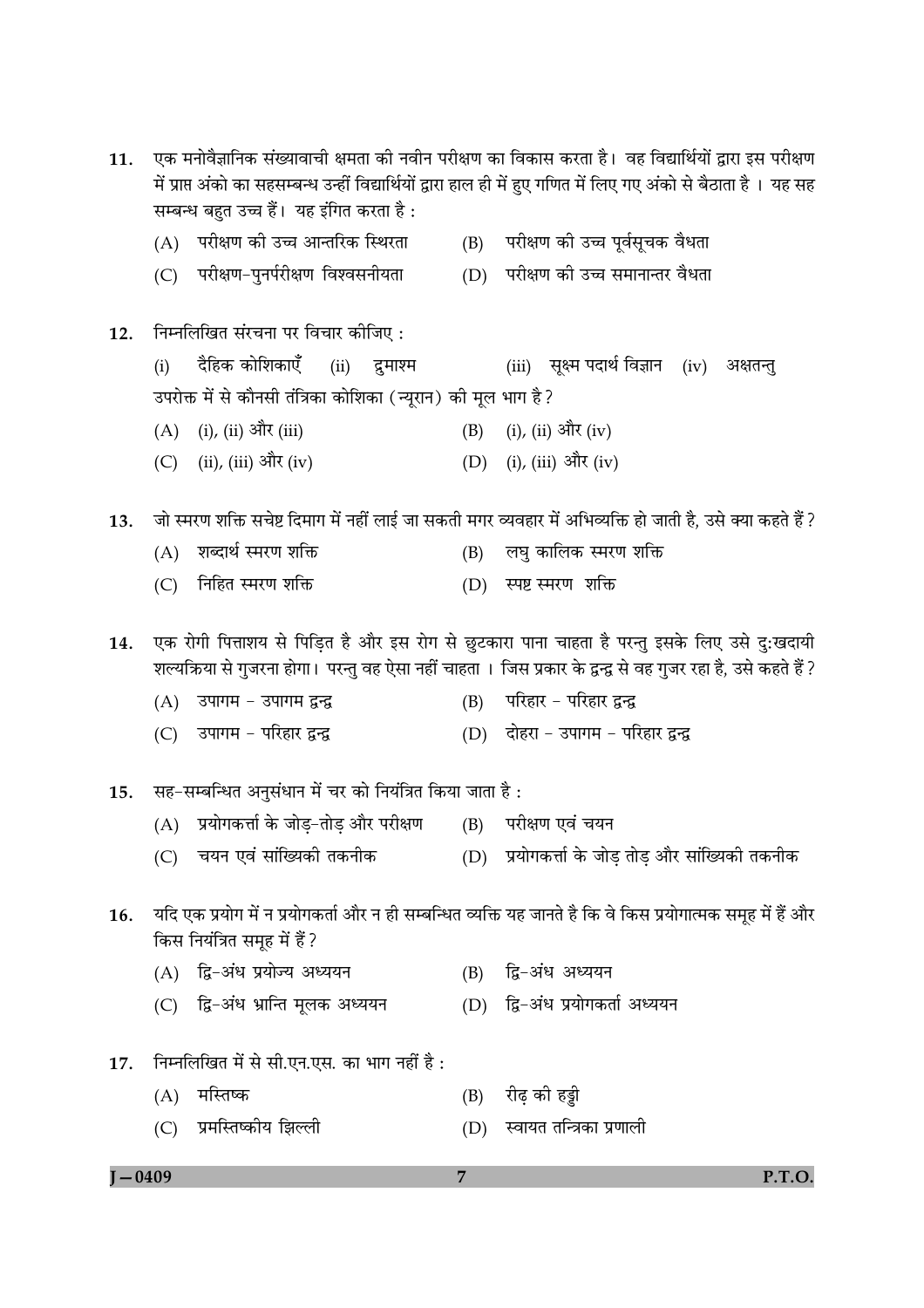- 18. The major function of hypothalamus is:
	- (A) To control movements (B) To receive information
	- (C) To regulate voluntary behaviour (D) To monitor emotions
- 19. Read the statements given below carefully. One of the statements is assertion and the other is reason. Answer on the basis of codes given below the statements :
	- **Assertion (A)**: If the cognitions about an event are present but arousal is absent, then emotion will still be experienced.
	- Reason  $(R)$  : Perceived emotion is a joint function of arousal, appraisal and labelling of cognition.

 $Codes:$ 

- (A) Both (A) and (R) are true and (R) is the correct explanation of (A)
- Both  $(A)$  and  $(R)$  are true but  $(R)$  is not the correct explanation of  $(A)$ (B)
- $(C)$  (A) is true but (R) is false
- (D) (A) is false but  $(R)$  is true
- Read the statements given below carefully. One of the statements is assertion and the  $20.$ other is reason. Answer on the basis of codes given below the statements :

**Assertion (A):** Colour of coal appears black inspite of changes in illumination.

Reason  $(R)$ : Colour constancy is to some extent learnt.

 $Codes$ 

- (A) Both  $(A)$  and  $(R)$  are true and  $(R)$  is the correct explanation of  $(A)$
- Both  $(A)$  and  $(R)$  are true but  $(R)$  is not the correct explanation of  $(A)$  $(B)$
- $(C)$  (A) is true but  $(R)$  is false
- (D) (A) is false but  $(R)$  is true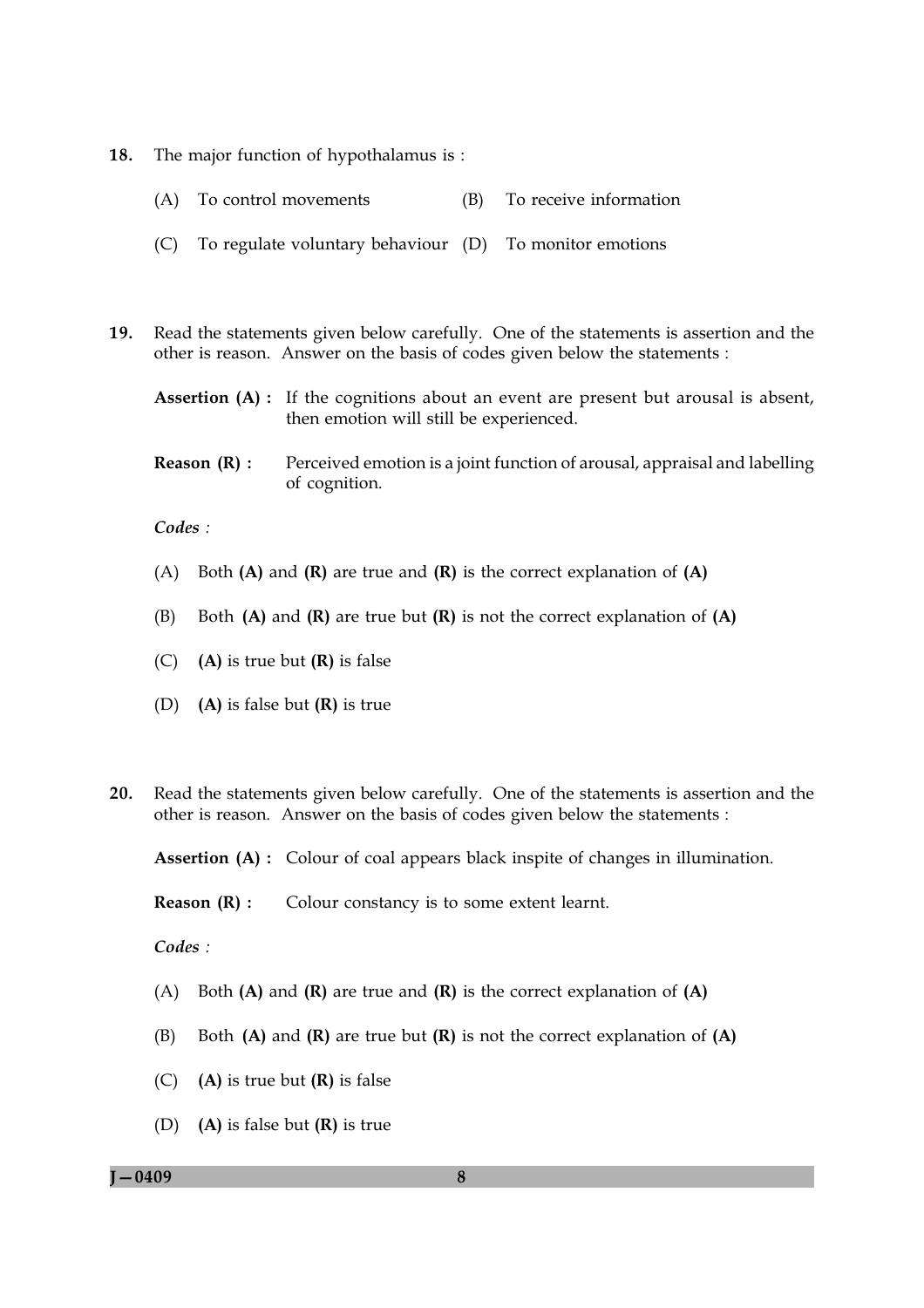- हाईपोथाल्मस का मुख्य कार्य है : 18.
	- (A) गतियों को नियन्त्रित करना (B) सूचना को प्राप्त करना
	- (C) वालण्टरी व्यवहार को नियन्त्रित करना (D) संवेगो को मानिटर करना
- 19. निम्नलिखित कथनों का ध्यानपूर्वक अध्ययन कीजिए इन कथनों में से एक अभिकथन है और दूसरा तर्क। इन कथनों के नीचे दिये गए कूटके आधार पर उत्तर दीजिए:
	- अभिकथन (A) : यदि किसी घटना के सम्बन्ध में संज्ञान उपस्थित है परन्तु भाव प्रबोधन अनुपस्थित है, तब भी संवेग अनुभव होगा।
	- प्रत्यक्षित संवेग संज्ञान के भाव-प्रबोधन मूल्यांकन और नामकरण का संयुक्त कार्य है। तर्क  $(R)$  :

कोड :

- (A) (A) और (R) दोनों सही हैं और (A) की (R) सही स्पष्टीकरण है।
- (A) और (R) दोनों सही हैं मगर (A) का (R) सही स्पष्टीकरण नहीं है।  $(B)$
- (C) (A) सही है परन्तु (R) गलत है।
- (D) (A) गलत है परन्तु (R) सही है।
- निम्न कथनों का ध्यानपूर्वक अध्ययन कीजिए। इनमें से एक कथन 'अभिकथन' है और दूसरा तर्क है। कथनों के 20. नीचे दिये गए कुट के आधार पर उत्तर दीजिए:

अभिकथन (A) : कोयले का रंग,रौशनी में परिवर्तित होने के बावजूद काला लगता है।

तर्क  $(R)$  : रंग–स्थिरता किसी सीमा तक सीखी जाती है।

कोड़ $\cdot$ 

- (A) (A) और (R) दोनों सही हैं और (A) का (R) सही स्पष्टीकरण है।
- (A) और (R) दोनों सही हैं परन्तु (A) का (R) सही स्पष्टीकरण नहीं है।  $(B)$
- (C)  $(A)$  सही है परन्तु (R) गलत है।
- (D) (A) गलत है परन्तु (R) सही है।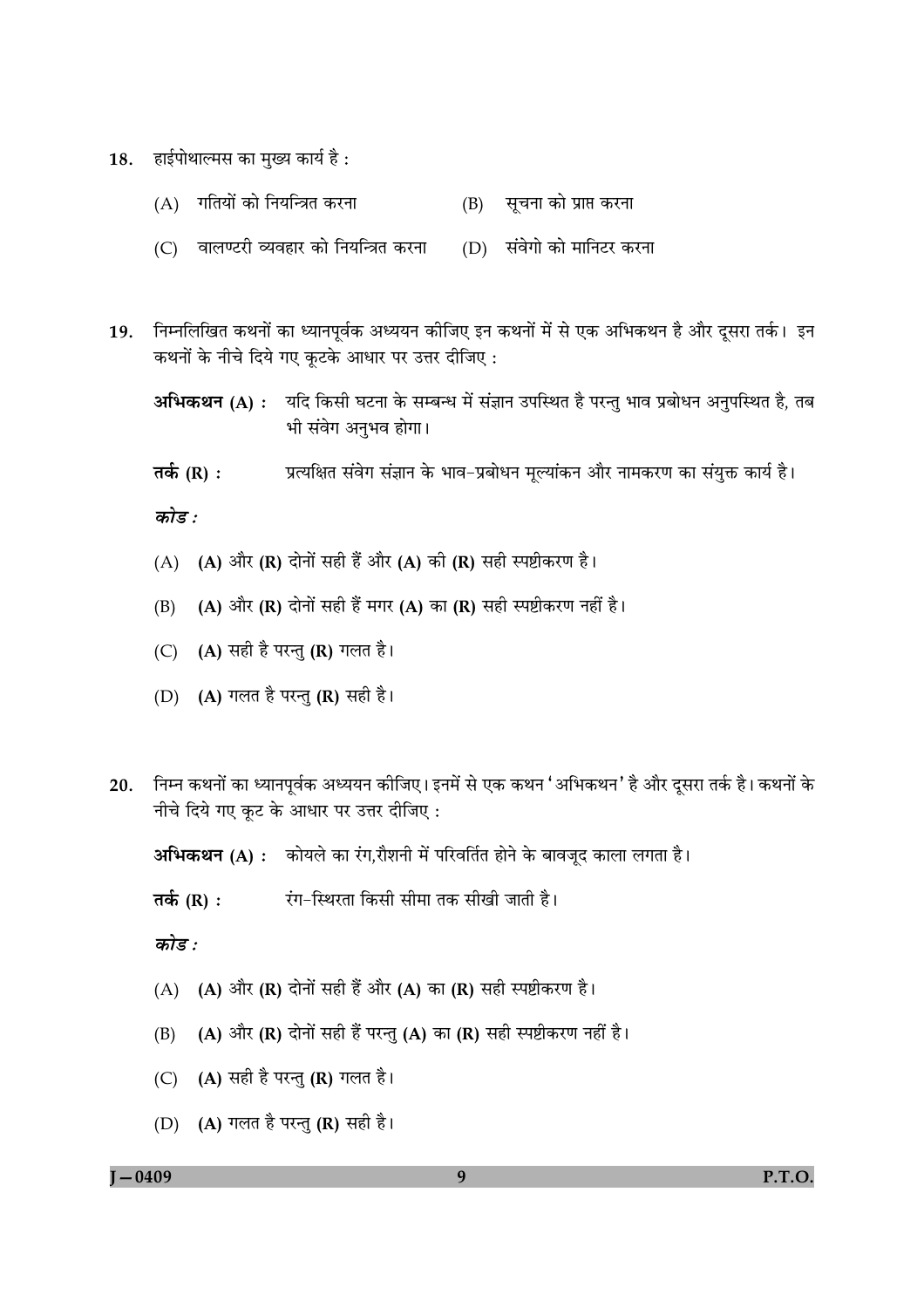$21.$ Read the statements given below carefully. One of the statements is assertion and the other is reason. Answer on the basis of codes given below the statements :

Assertion (A) : If the emotional counterpart is blocked, the motivated behaviour is inhibited.

Reason  $(R)$ : Motivation is a goal directed action based on prior affective experiences Codes:

- (A) Both (A) and (R) are true and (R) is the correct explanation of (A)
- Both  $(A)$  and  $(R)$  are true but  $(R)$  is not the correct explanation of  $(A)$ (B)
- $(C)$ (A) is true but  $(R)$  is false
- (D) (A) is false but  $(R)$  is true
- $22.$ Read the statements given below carefully. One of the statements is assertion and the other is reason. Answer on the basis of codes given below the statements :

**Assertion (A)**: Need compatability is the basis of marital happiness.

Reason  $(R)$  : Marital happiness is greater when needs and traits of spouses are similar.

Codes:

- (A) Both (A) and (R) are true and (R) is the correct explanation of (A)
- Both  $(A)$  and  $(R)$  are true but  $(R)$  is not the correct explanation of  $(A)$  $(B)$
- $(C)$  (A) is true but  $(R)$  is false
- (D) (A) is false but  $(R)$  is true
- $23.$ Read the statements given below carefully. One of the statements is assertion and the other is reason. Answer on the basis of codes given below the statements :

**Assertion (A) :** Frustration leads to aggression in some people.

Reason  $(R)$  : Some people use aggression as a coping mechanism

 $Codes:$ 

- (A) Both  $(A)$  and  $(R)$  are true and  $(R)$  is the correct explanation of  $(A)$
- Both  $(A)$  and  $(R)$  are true but  $(R)$  is not the correct explanation of  $(A)$ (B)
- (A) is true but  $(R)$  is false  $(C)$
- (D) (A) is false but  $(R)$  is true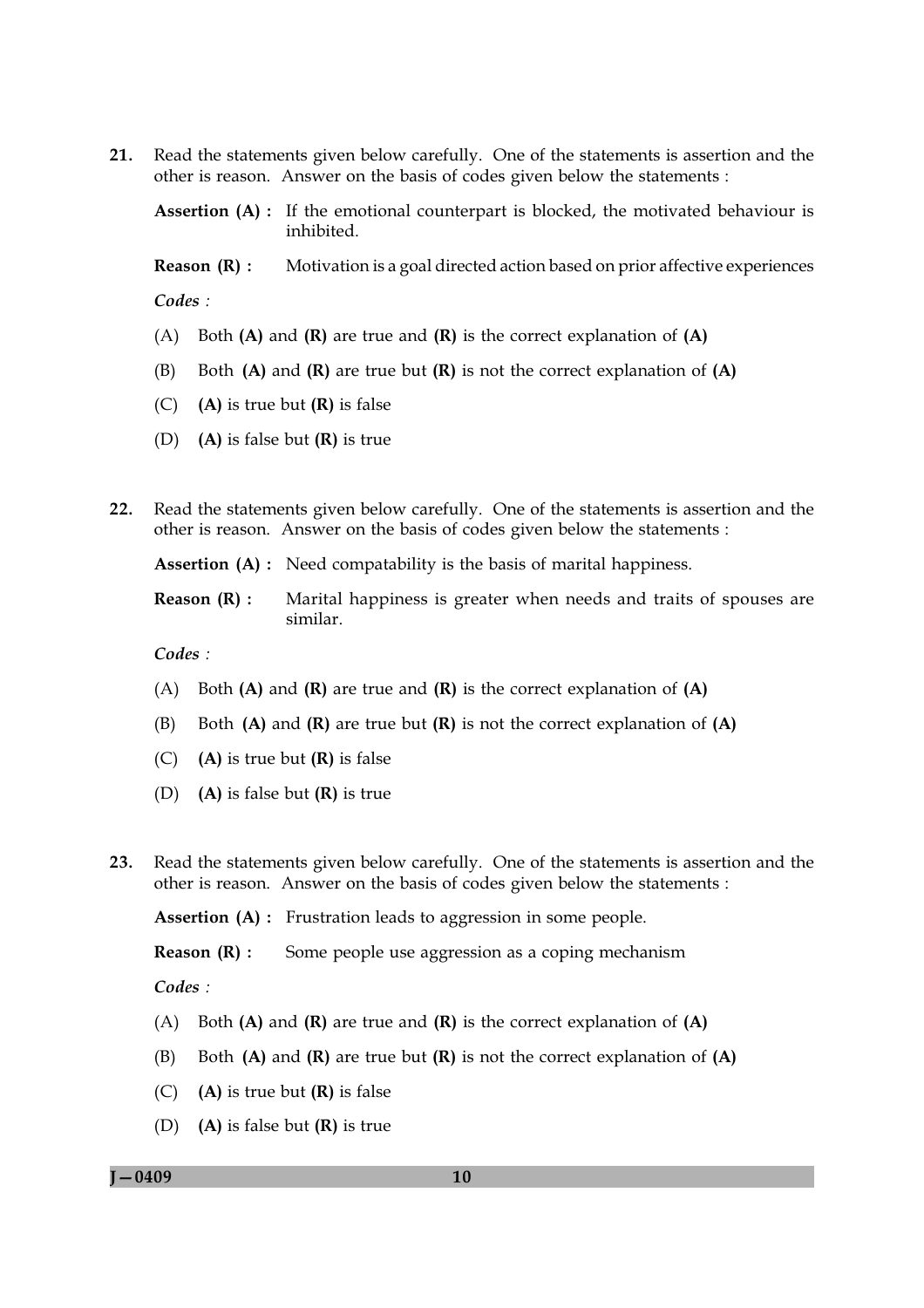निम्न कथनों को ध्यानपूर्वक पढ़िए। इनमें से एक कथन अभिकथन है और दूसरा तर्क है। इन कथनों के नीचे 21. दिये गए कूट के आधार पर उत्तर दीजिए:

अभिकथन (A) : यदि संवेग का प्रतिरूप अवरूद्ध हो जाए तो अभिप्रेरित व्यवहार का संदमन हो जाता है। तर्क $(R):$ अभिप्रेरण लक्ष्य-निर्देशित क्रिया है जो पर्व प्रभावी अनभवों पर आधारित होती है। कोड़ $\cdot$ 

- (A) (A) और (R) दोनों सही हैं और (A) का (R) सही स्पष्टीकरण है।
- (A) और (R) दोनों सही हैं परन्तु (A) का (R) सही स्पष्टीकरण नहीं है।  $(B)$
- (C)  $(A)$  सही है परन्तु (R) गलत है।
- (D) (A) गलत है परन्तु (R) सही है।
- $22.$ निम्न कथनों को ध्यानपूर्वक अध्ययन कोजिए इनमें से एक कथन 'अभिकथन' है और दुसरा तर्क। इनके नीचे दिये गए कूट के आधार पर उत्तर दीजिए:

अभिकथन (A) : आवश्यकता संयोज्यता वैवाहिक आनन्द का आधार है।

तर्क  $(R)$ : वैवाहिक आनन्द उस स्थिति में और बढ जाता है यदि दम्पति की आवश्यकताएँ एवं विशेषताएँ एक सी हों।

कोड $\cdot$ 

- (A) (A) और (R) दोनों सही हैं और (A) का (R) सही स्पष्टीकरण है।
- (A) और (R) दोनों सही हैं परन्तु (A) का (R) सही स्पष्टीकरण नहीं है।  $(B)$
- (C) (A) सही है परन्तु (R) गलत है।
- (D) (A) गलत है परन्तु (R) सही है।
- 23. निम्न कथनों को ध्यान से पढ़िए इन में से एक कथन अभिकथन है और दूसरा तर्क। इन के नीचे दिये गए कूट के आधार पर उत्तर दीजिए:

अभिकथन (A) : कुछ लोगों में विफलता आक्रमकता को उपजाती है।

आक्रमकता को कुछ व्यक्ति विफलता से मुकाबला करने के ढंग के रूप में प्रयुक्त करते तर्क  $(R)$ : हैं।

कोड :

- (A) (A) और (R) दोनों सही हैं और (A) का (R) सही स्पष्टीकरण है।
- (A) और (R) दोनों सही हैं परन्तु (A) का (R) सही स्पष्टीकरण नहीं है। (B)
- (C)  $(A)$  सही है परन्तु (R) गलत है।
- (D) (A) गलत है परन्तु (R) सही है।

 $1 - 0409$ 

P.T.O.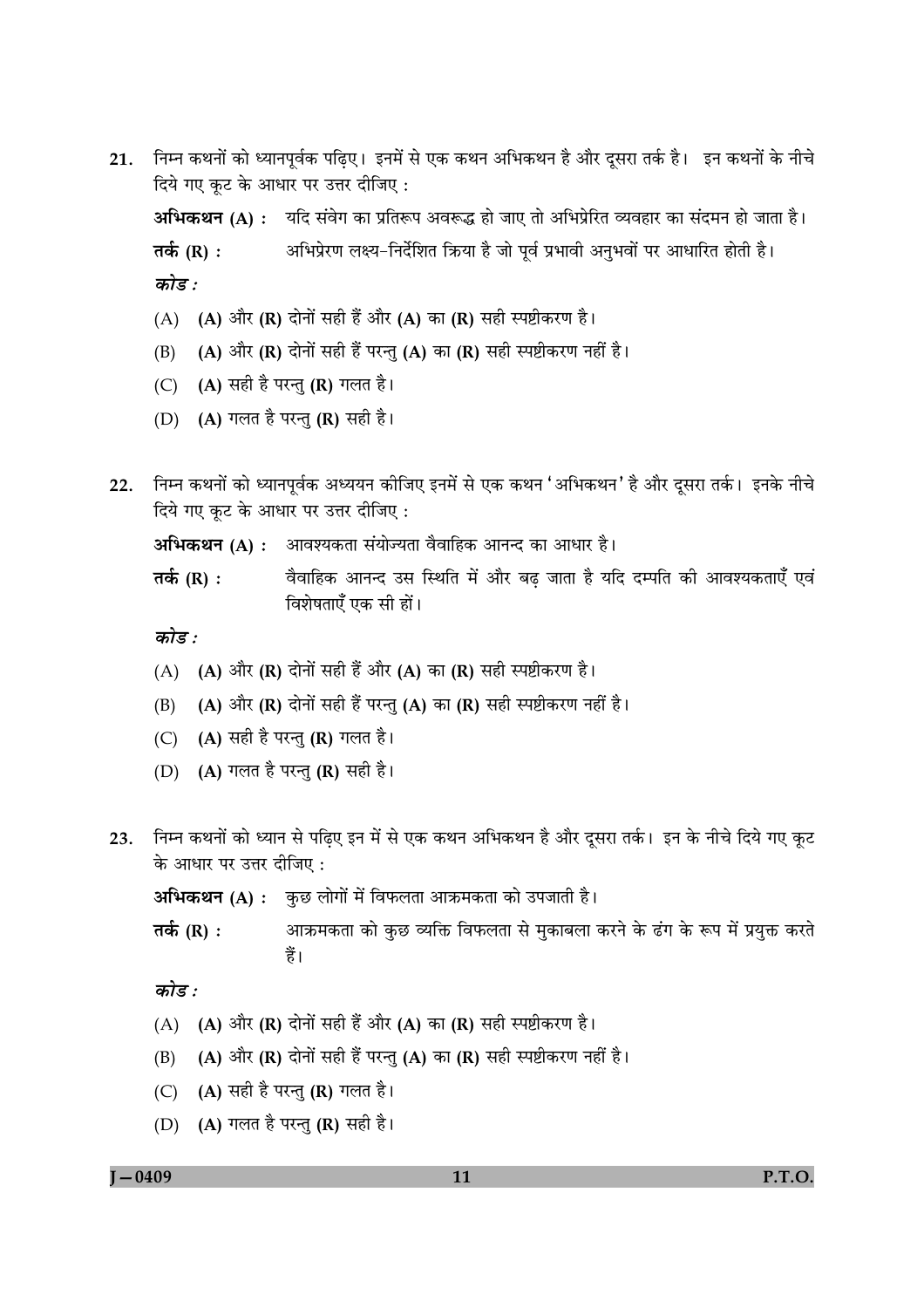24. Read the statements given below carefully. One of the statements is assertion and the other is reason. Answer on the basis of codes given below the statements :

Assertion (A) : In comparison to rich children, poor children tend to perceive coins as larger

For economically deprived children, coin has relatively greater value. Reason  $(R)$ : Codes:

- (A) Both (A) and (R) are true and (R) is the correct explanation of (A)
- Both  $(A)$  and  $(R)$  are true but  $(R)$  is not the correct explanation of  $(A)$  $(B)$
- $(C)$  (A) is true but  $(R)$  is false
- (D) (A) is false but  $(R)$  is true
- Read the statements given below carefully. One of the statements is assertion and the 25. other is reason. Answer on the basis of codes given below the statements :

**Assertion (A)**: Old people have remarkable vocabulary and storage of knowledge.

Crystallized intelligence of a person increases upto the age of seventy Reason  $(R)$ : years.

Codes:

- (A) Both (A) and (R) are true and (R) is the correct explanation of (A)
- Both  $(A)$  and  $(R)$  are true but  $(R)$  is not the correct explanation of  $(A)$ (B)
- $(C)$  (A) is true but (R) is false
- (D) (A) is false but  $(R)$  is true
- Read the statements given below carefully. One of the statements is assertion and the  $26.$ other is reason. Answer on the basis of codes given below the statements :
	- **Assertion (A):** When there are extreme scores in a series which affect mean, we use median as a measure of central tendency.

Reason  $(R)$ : Extreme scores in a series do not affect the median.

Codes:

- (A) Both  $(A)$  and  $(R)$  are true and  $(R)$  is the correct explanation of  $(A)$
- (B) Both  $(A)$  and  $(R)$  are true but  $(R)$  is not the correct explanation of  $(A)$
- $(C)$ (A) is true but  $(R)$  is false
- (D) (A) is false but  $(R)$  is true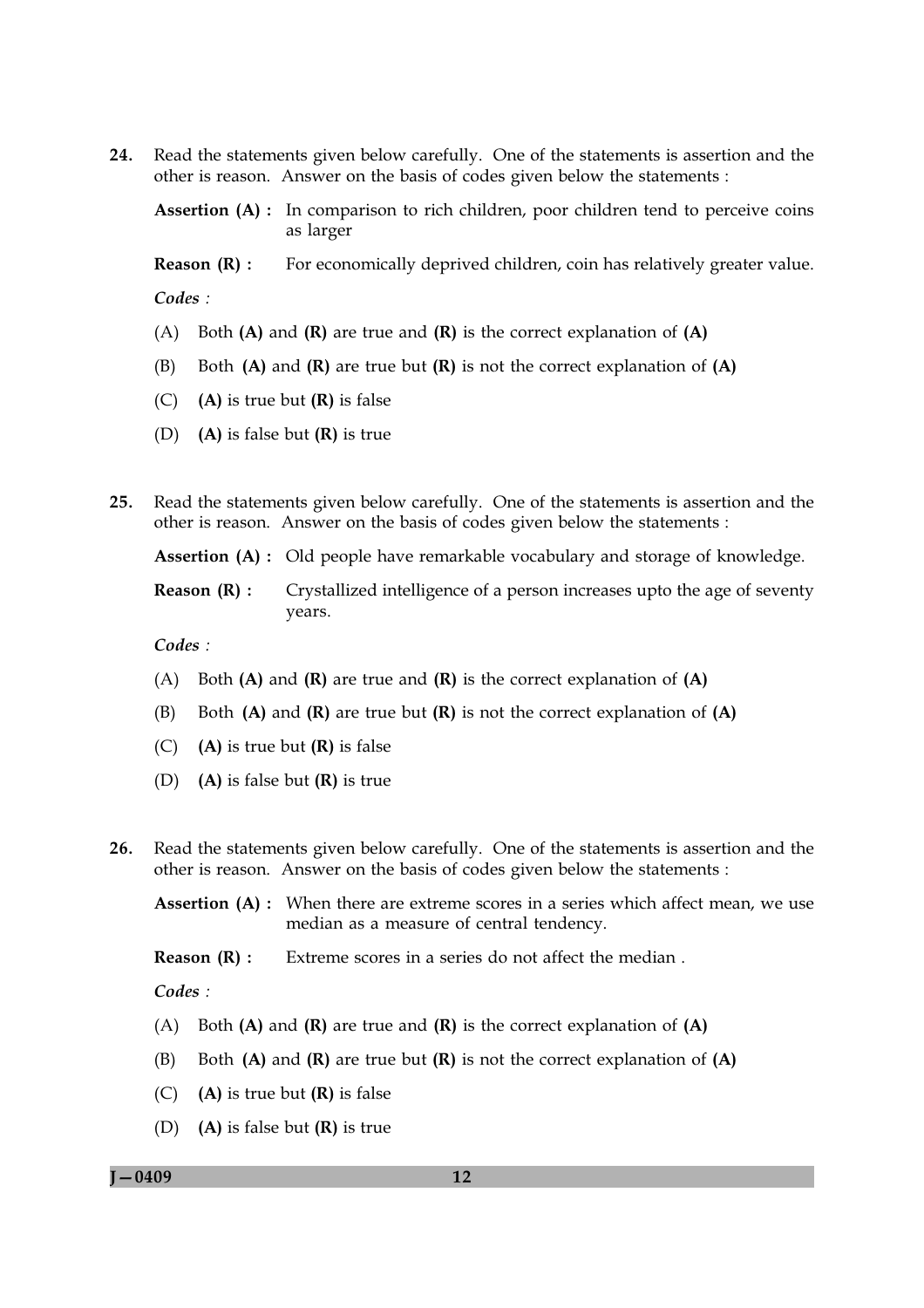निम्न कथनों का अध्ययन ध्यानपूर्वक कीजिए। इन में से एक अभिकथन है और दूसरा तर्क। इन के नीचे दिये 24. गए कुट के आधार पर उत्तर दीजिए:

अभिकथन (A) : अमीर बच्चों की तुलना में निर्धन बच्चों को सिक्के अधिक बड़े प्रतीत होते हैं।

अर्थिक रूप से विपन्न बच्चों को सिक्कों का सापेक्षतया अधिक मोल होता है। तर्क (R) :

कोड़ $\cdot$ 

- (A) (A) और (R) दोनों सही हैं और (A) का (R) सही स्पष्टीकरण है।
- (A) और (R) दोनों सही हैं परन्तु (A) का (R) सही स्पष्टीकरण नहीं है। (B)
- (C) (A) सही है परन्तु (R) गलत है।
- (D) (A) गलत है परन्तु (R) सही है।
- 25. निम्नलिखित कथनों का ध्यानपूर्वक अध्ययन कोजिए। इन में से एक अभिकथन है और दूसरा तर्क है। इन के नीचे दिये गए कुट के आधार पर उत्तर दीजिए:

अभिकथन (A) : बूढे व्यक्तियों का शब्द-भण्डार और ज्ञान का भण्डार शानदार होता है।

तर्क $(R):$ किसी व्यक्ति की स्फाटित बुद्धिमत्ता सत्तर वर्ष की आयु तक बढती है।

कोड़ $\cdot$ 

- (A) (A) और (R) दोनों सही हैं और (A) का (R) सही स्पष्टीकरण है।
- (A) और (R) दोनों सही हैं परन्तु (A) का (R) सही स्पष्टीकरण नहीं है।  $(B)$
- (C)  $(A)$  सही है परन्तु (R) गलत है।
- (D) (A) गलत है परन्तु (R) सही है।
- 26. निम्नलिखित कथनों को ध्यानपूर्वक पढिए। इन में से एक अभिकथन है और दूसरा तर्क। इन कथनों के नीचे दिये गए कुट के आधार पर उत्तर दीजिए:
	- अभिकथन (A) : जब किसी शृंखला में अतिशय अकं हो जिसमें माध्य प्रभावित होता हो, वहाँ हम केंद्रीय प्रवित्ति के उपाय के रूप में माध्यिका का प्रयोग करते हैं।
	- शंखला के अतिशय अंक माध्यिका को प्रभावित नहीं करते। तर्क $(R):$

कोड़ :

- (A) (A) और (R) दोनों सही हैं और (A) का (R) सही स्पष्टीकरण है।
- (A) और (R) दोनों सही हैं परन्तु (A) का (R) सही स्पष्टीकरण नहीं है।  $(B)$
- (C) (A) सही है परन्तु (R) गलत है।
- (D)  $(A)$  गलत है परन्तु (R) सही है।

 $1 - 0409$ 

P.T.O.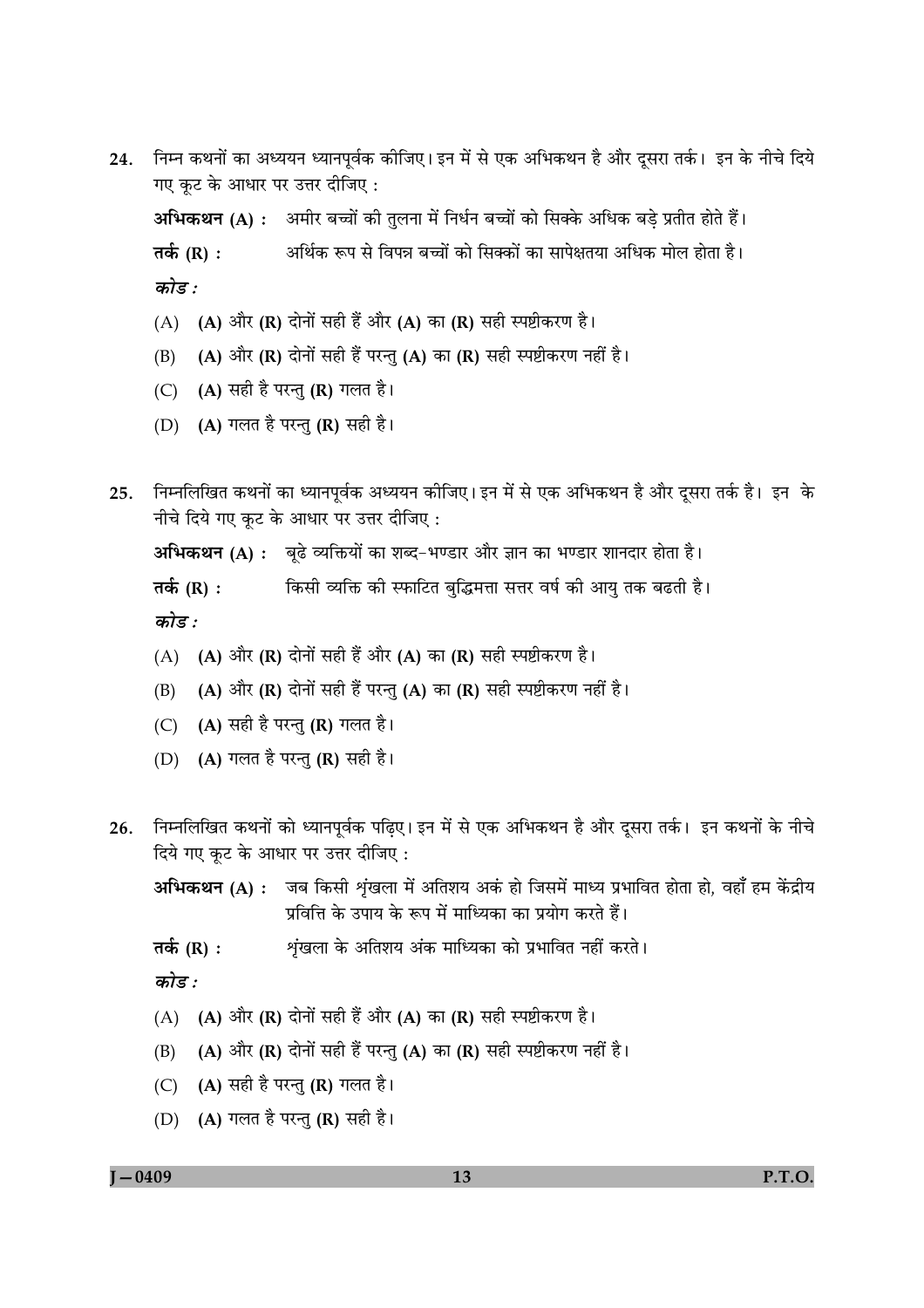- 27. Read the statements given below carefully. One of the statements is assertion and the other is reason. Answer on the basis of codes given below the statements :
	- **Assertion (A):** After seeing violent action of a model, an individual is likely to indulge in a violent act.
	- Reason  $(R)$ : Individuals acquire new responses not previously at their disposal simply by observing the actions of others.

Codes:

- (A) Both  $(A)$  and  $(R)$  are true and  $(R)$  is the correct explanation of  $(A)$
- (B) Both  $(A)$  and  $(R)$  are true but  $(R)$  is not the correct explanation of  $(A)$
- $(C)$ (A) is true but  $(R)$  is false
- (D) (A) is false but  $(R)$  is true
- Read the statements given below carefully. One of the statements is assertion and the 28. other is reason. Answer on the basis of codes given below the statements :

**Assertion (A) :** A case study is an unavoidable technique in the clinical settings.

Reason  $(R)$  : It provides a complete picture of the subject for diagnosis and prognosis.

 $\mathcal{C}odes$ :

- (A) Both  $(A)$  and  $(R)$  are true and  $(R)$  is the correct explanation of  $(A)$
- Both  $(A)$  and  $(R)$  are true but  $(R)$  is not the correct explanation of  $(A)$  $(B)$
- $(C)$ (A) is true but  $(R)$  is false
- (D) (A) is false but  $(R)$  is true
- 29. Arrange the following according to the Freudian theory of psycho sexual development.
	- (A) Oral, Anal, Genital, Phallic
	- Phallic, Genital, Oral, Anal (B)
	- (C) Oral, Anal, Phallic, Genital
	- (D) Genital, Anal, Oral, Phallic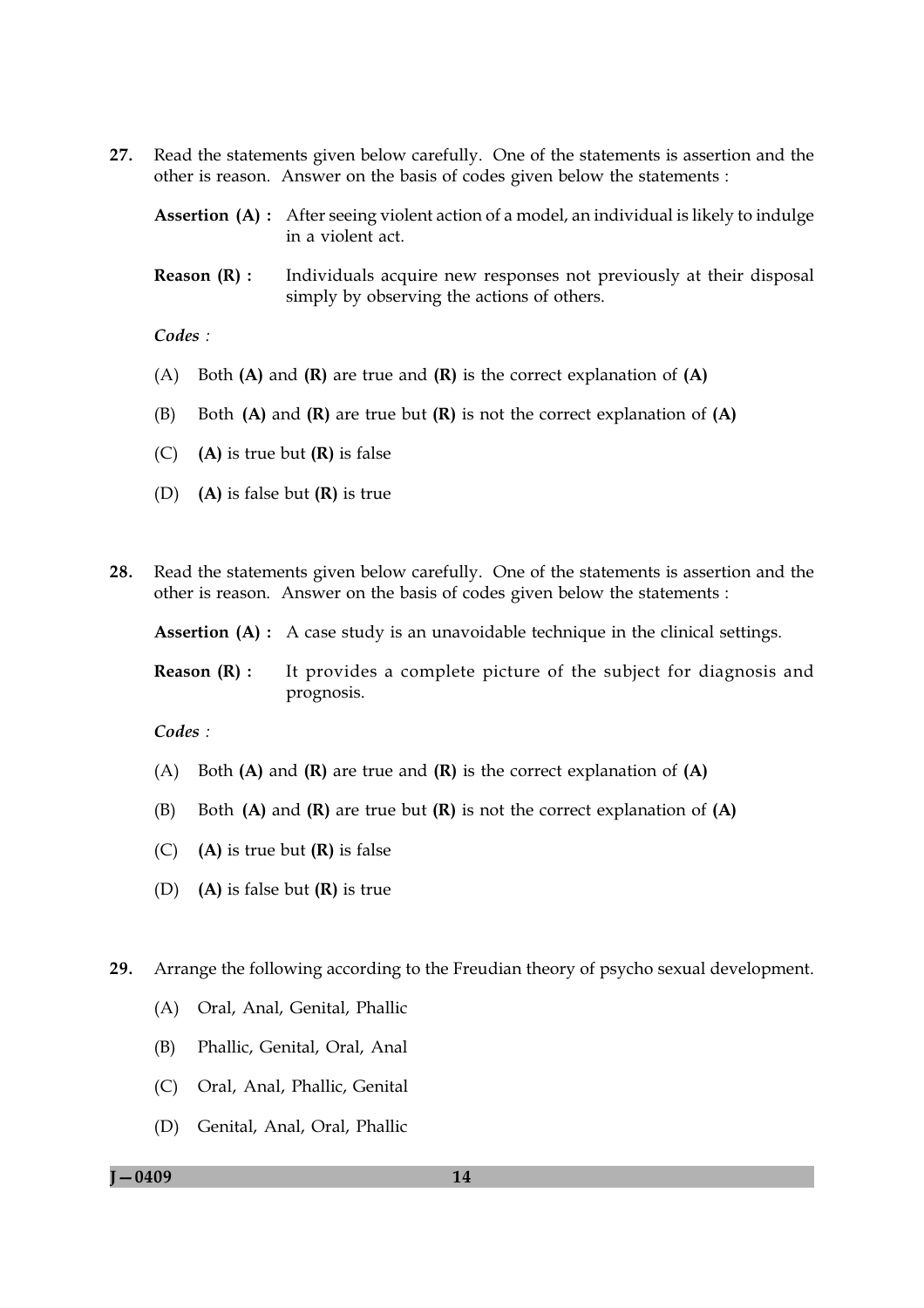- निम्नलिखित कथनों को ध्यान से पढ़िए इन में से एक अभिकथन है और दूसरा तर्क। इन कथनों के नीचे दिये गए 27. कूट के आधार पर उत्तर दीजिए:
	- अभिकथन (A) : किसी मॉडल की हिंसात्मक क्रिया को देख कर, व्यक्ति के हिंसात्मक कार्यो में लिप्त होने की संभावना रहती है।
	- व्यक्ति उन नवीन अनुक्रियाओं, जो पहले से ही उनके पास नहीं है, को दूसरों की क्रियाओं तर्क (R) : को केवल देखने से ग्रहण कर लेता है।

कोड :

- (A) (A) और (R) दोनों सही हैं और (A) का (R) सही स्पष्टीकरण है।
- (A) और (R) दोनों सही हैं परन्तु (A) का (R) सही स्पष्टीकरण नहीं है।  $(B)$
- (C)  $(A)$  सही है परन्तु (R) गलत है।
- (D) (A) गलत है परन्तु (R) सही है।
- निम्नलिखित कथनों का ध्यान से पढ़िए। इन में से एक अभिकथन है और दूसरा तर्क। इन कथनों के नीचे दिये 28. गए कूट के आधार पर उत्तर दीजिए:

अभिकथन (A) : केस अध्ययन नैदातिक परिस्थिति में एक अक्षुण्य प्रविधि है।

यह व्यक्ति के निदान तथा फलानुमान के लिये सम्पूर्ण तस्वीर उपस्थित करता है। तर्क (R) :

कोड :

- (A) (A) और (R) दोनों सही हैं और (A) का (R) सही स्पष्टीकरण है।
- (A) और (R) दोनों सही हैं परन्तु (A) का (R) सही स्पष्टीकरण नहीं है।  $(B)$
- (C) (A) सही है परन्तु (R) गलत है।
- (D) (A) गलत है परन्तु (R) सही है।

29. फ्रायड के मनोलैंगिक विकास सिद्धान्त के अनुसार सुव्यवस्थित करें:

- (A) वाचिक, गुदीय, जननांग, लिंग प्रधानावस्था
- लिंग प्रधानावस्था, जननांग, वाचिक, गुदीय  $(B)$
- (C) वाचिक, गुदीय, लिंग प्रधानावस्था, जननांग
- (D) जननांग, गुदीय, वाचिक, लिंग प्रधानावस्था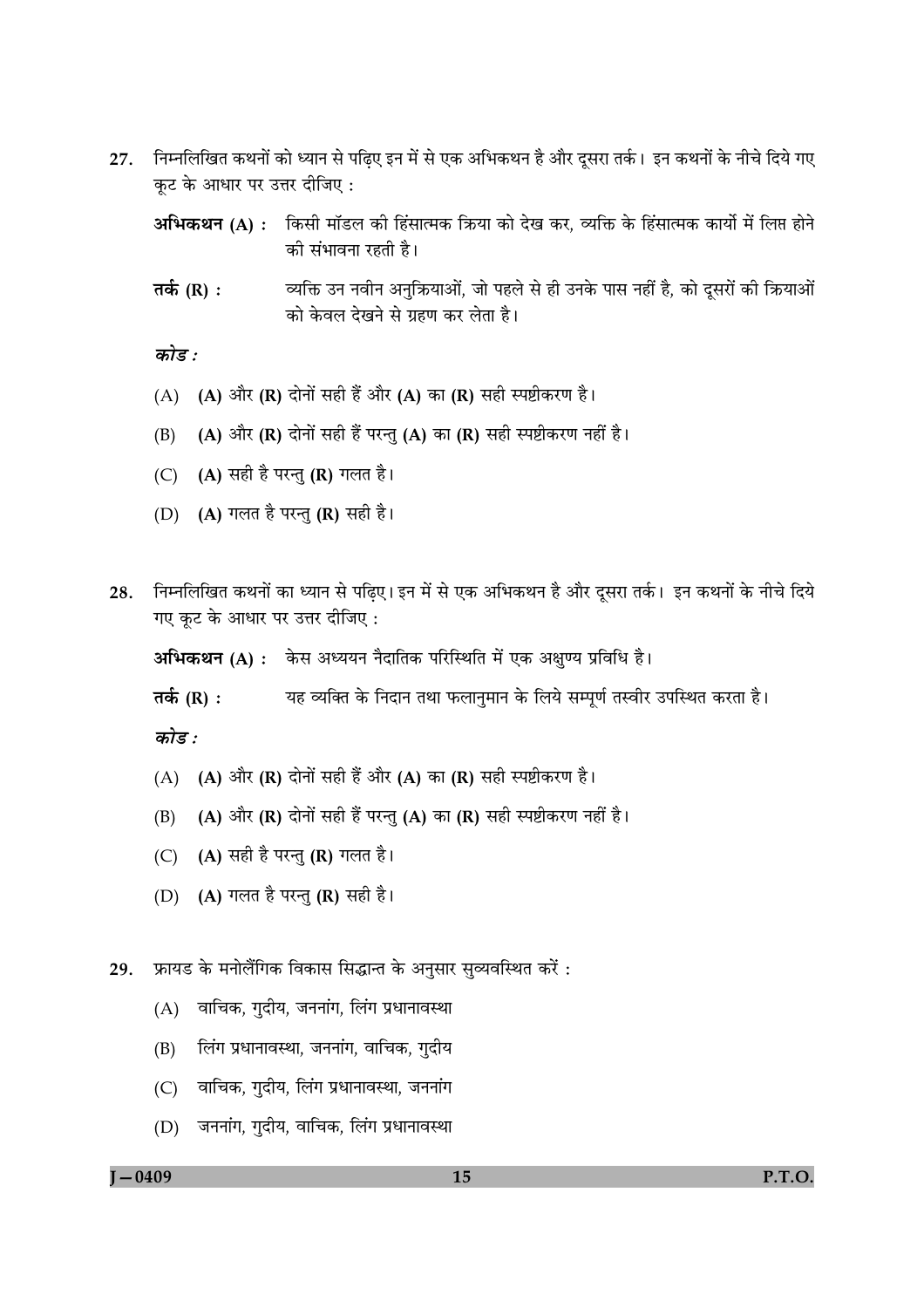- $30.$ The sequence of needs leading to self actualization is as under:
	- Physiological/Love & belongingness/Esteem/Safety  $(A)$
	- Physiological/Esteem/Safety/Love & belongingness (B)
	- (C) Love & belongingness/Safety/Esteem/Physiological
	- (D) Physiological/Safety/Love & belongingness/Esteem

Which of the above is correct?

- $31.$ The behaviorists could be placed in which of the following order?
	- (A) Watson, Pavlov, Hull, Skinner
	- Hull, Skinner, Pavlov, Watson (B)
	- (C) Skinner, Watson, Hull, Pavlov
	- (D) Pavlov, Hull, Watson, Skinner
- $32.$ Correct order of the pioneers of Psychology is:
	- (A) Wundt, James, Watson, Freud
	- James, Watson, Freud, Wundt (B)
	- (C) Watson, James, Wundt, Freud
	- (D) Freud, Wundt, Watson, James
- 33. Classical conditioning is the basis of :

|         | (i) Explosive therapy  | (ii) | Flooding                        |
|---------|------------------------|------|---------------------------------|
|         | (iii) Omission therapy |      | (iv) Systematic desensitization |
| Codes : |                        |      |                                 |
|         | $(A)$ (i), and (ii)    | (B)  | $(i)$ , and $(iii)$             |
|         | $(C)$ (ii), and (iv)   | (D)  | (ii), and (iii)                 |

34. The theories of functions appeared in the following sequence :

| (i)     | James – Lange                | (ii) | Cannon – Bard                     |
|---------|------------------------------|------|-----------------------------------|
|         | (iii) Lindsley               |      | (iv) Schachter - Singer           |
| Codes : |                              |      |                                   |
|         | $(A)$ (i), (ii), (iii), (iv) | (B)  | (i), (iii), (iv), (ii)            |
| (C)     | (ii), (iii), (iv), (i)       |      | $(iv)$ , $(iii)$ , $(i)$ , $(ii)$ |

### $35.$ Name the correct sequence in which the following appear in Schachter-Singer theories of emotions.

- Cognitive appraisal of stimulus  $(i)$
- Stimulus  $(ii)$
- (iii) Subjective experience of emotions
- (iv) General physiological arousal

Codes:

- $(A)$  (i), (ii), (iii), (iv)  $(B)$  (ii), (i), (iv), (iii)
- (C) (iii), (ii), (i), (iv) (D) (ii), (iv), (i), (iii)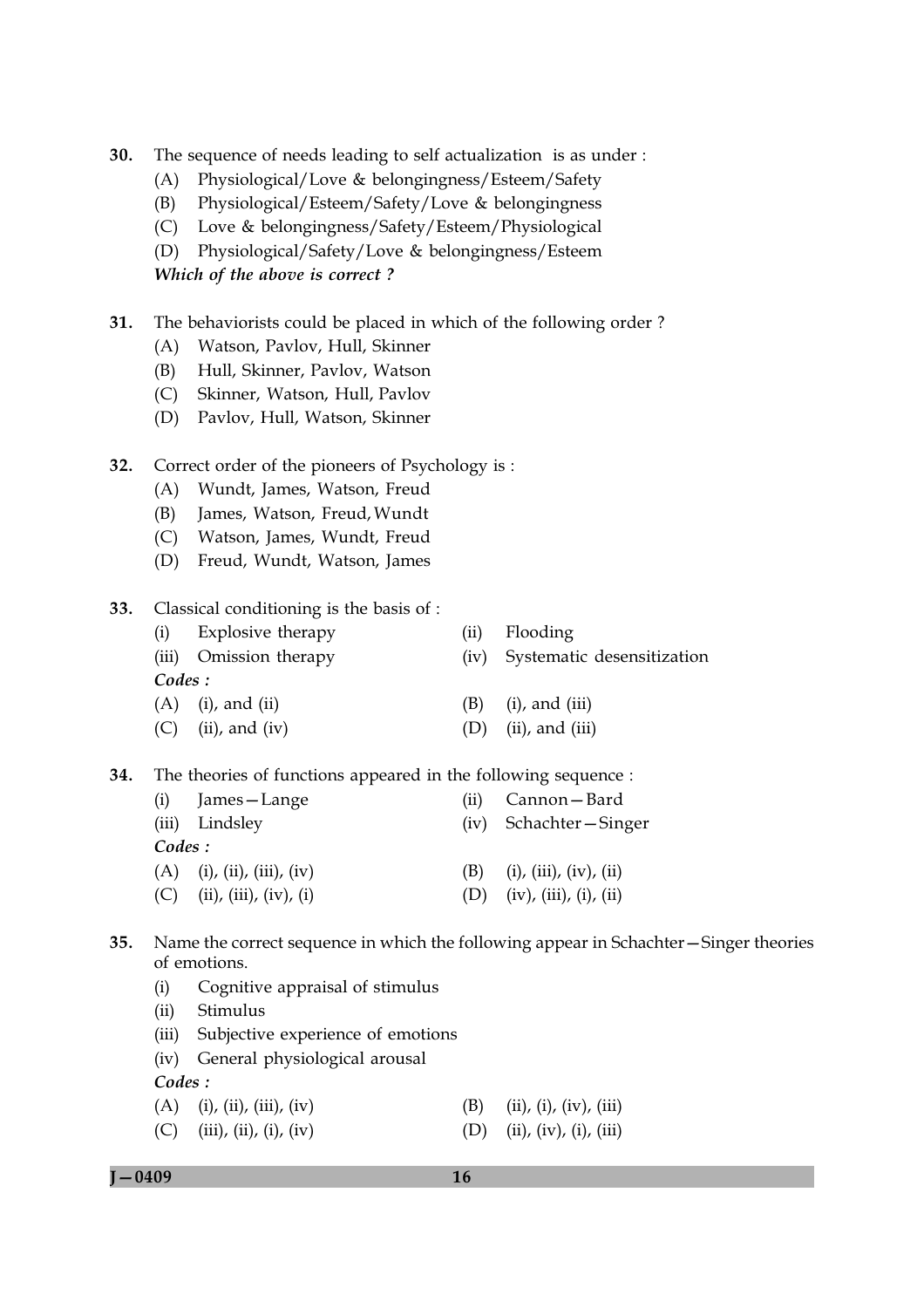| 30.        |       | आत्मसिद्धि को उत्पन्न करने वाली आवश्यकताओं का ऋम निम्नलिखित है :      |      |                                    |  |  |  |  |  |  |  |  |
|------------|-------|-----------------------------------------------------------------------|------|------------------------------------|--|--|--|--|--|--|--|--|
|            | (A)   | दैहिक / प्रेम एवम संबद्धता / सम्मान / सुरक्षा                         |      |                                    |  |  |  |  |  |  |  |  |
|            | (B)   | दैहिक / सम्मान / सुरक्षा / प्रेम एवम संबद्धता                         |      |                                    |  |  |  |  |  |  |  |  |
|            | (C)   | प्रेम एवम संबद्धता / सुरक्षा / सम्मान / दैहिक                         |      |                                    |  |  |  |  |  |  |  |  |
|            | (D)   | दैहिक / सुरक्षा / प्रेम एवम संबद्धता / सम्मान                         |      |                                    |  |  |  |  |  |  |  |  |
|            |       | उपर्युक्त में से कौन सही है?                                          |      |                                    |  |  |  |  |  |  |  |  |
| 31.        |       | व्यवहारवादियों को निम्नांकित ऋम में से रखा गया है, कौन सा ऋम सही है : |      |                                    |  |  |  |  |  |  |  |  |
|            | (A)   | वाटसन, पैवलव, हल, स्कीन्नर                                            | (B)  | हल, स्कीन्नर, पैवलव, वाटसन         |  |  |  |  |  |  |  |  |
|            | (C)   | स्कोन्नर, वाटसन, हल, पैवलव                                            |      | (D) पैवलव, हल, वाटसन, स्कीन्नर     |  |  |  |  |  |  |  |  |
| 32.        |       | मनोविज्ञान के अग्रणीयों का सही ऋम है:                                 |      |                                    |  |  |  |  |  |  |  |  |
|            |       | (A) वुंट, जेम्स, वाटसन, फ्रायड                                        | (B)  | जेम्स, वाटसन, फ्रायड, वुंट         |  |  |  |  |  |  |  |  |
|            | (C)   | वाटसन, जेम्स, वुंट, फ्रायड                                            | (D)  | फ्रायड, वुंट, वाटसन, जेम्स         |  |  |  |  |  |  |  |  |
| 33.        |       | क्लासिकी अनुबंधन आधार है :                                            |      |                                    |  |  |  |  |  |  |  |  |
|            | (i)   | अन्त:स्फोटनीय चिकित्सा                                                | (ii) | फ्लडिंग                            |  |  |  |  |  |  |  |  |
|            |       | (iii) अकर्म चिकित्सा                                                  | (iv) | कर्मबद्ध असंवेदिकरण                |  |  |  |  |  |  |  |  |
|            | कूट : |                                                                       |      |                                    |  |  |  |  |  |  |  |  |
|            |       | $(A)$ (i) और (ii)                                                     | (B)  | (i) और (iii)                       |  |  |  |  |  |  |  |  |
|            |       | (C) (ii) और (iv)                                                      | (D)  | (ii) और (iii)                      |  |  |  |  |  |  |  |  |
|            |       | 34. संवेग के सिद्धान्त निम्नलिखित क्रम में दिये गये :                 |      |                                    |  |  |  |  |  |  |  |  |
|            | (i)   | जेम्स लांगे<br>(ii) कैनन बारड                                         |      | (iii) लिंडस्ले  (iv) स्कैकटर सिंगर |  |  |  |  |  |  |  |  |
|            | कूट : |                                                                       |      |                                    |  |  |  |  |  |  |  |  |
|            |       | $(A)$ (i), (ii), (iii), (iv)                                          | (B)  | $(i)$ , $(iii)$ , $(iv)$ , $(ii)$  |  |  |  |  |  |  |  |  |
|            |       | (C) (ii), (iii), (iv), (i)                                            | (D)  | (iv), (iii), (i), (ii)             |  |  |  |  |  |  |  |  |
| 35.        |       | संवेग के स्कैकटर सिंगर में निम्नलिखित में से सही क्रम बतलायें ?       |      |                                    |  |  |  |  |  |  |  |  |
|            | (i)   | उद्दीपक का संज्ञानात्मक मूल्यांकन                                     | (ii) | उद्दीपक                            |  |  |  |  |  |  |  |  |
|            | (iii) | संवेग का आत्मनिष्ठ अनुभूति                                            | (iv) | सामान्य दैहिक उत्तेजन              |  |  |  |  |  |  |  |  |
|            | कूट : |                                                                       |      |                                    |  |  |  |  |  |  |  |  |
|            |       | $(A)$ (i), (ii), (iii), (iv)                                          | (B)  | (ii), (i), (iv), (iii)             |  |  |  |  |  |  |  |  |
|            |       | (C) $(iii)$ , $(ii)$ , $(i)$ , $(iv)$                                 | (D)  | (ii), (iv), (i), (iii)             |  |  |  |  |  |  |  |  |
| $J - 0409$ |       |                                                                       | 17   | P.T.O.                             |  |  |  |  |  |  |  |  |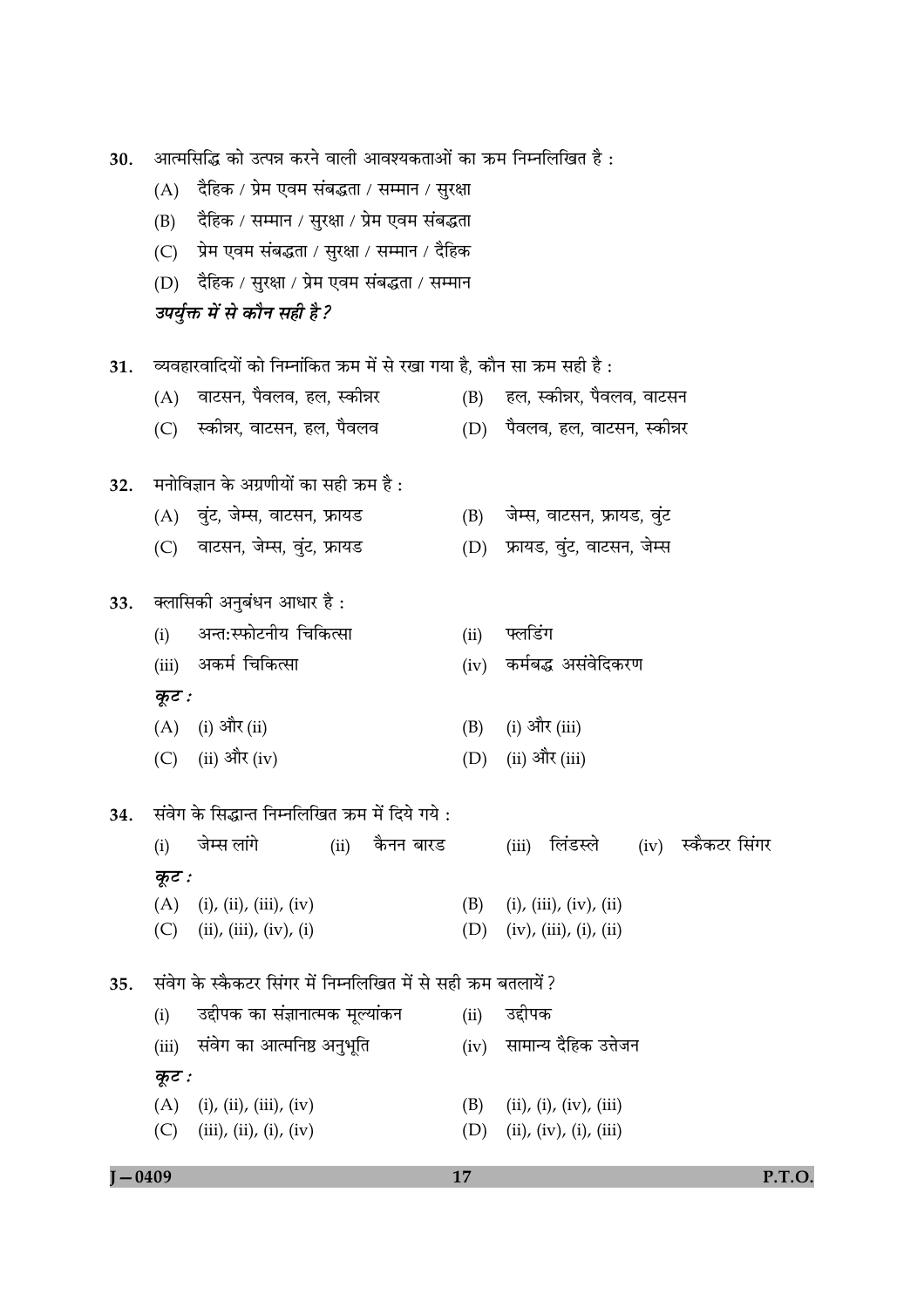- 36. Consider the following stages in the process of stress.
	- Cognitive appraisal  $(i)$
	- Emergence of a state of emotional disturbance  $(ii)$
	- (iii) A demanding and coping situation
	- (iv) A start of adoptive/coping effort

### Which of the following is the correct sequence :

- $(A)$  (i), (iii), (ii), (iv)
- $(B)$  $(i)$ ,  $(iii)$ ,  $(iv)$ ,  $(ii)$
- $(C)$  $(iii), (i), (ii), (iv)$
- $(D)$  $(iii), (i), (iv), (ii)$

#### 37. Match List-I with List-II :

## $List-I$

- $(a)$ Gestalt
- Illusion  $(b)$
- Figure and ground  $(c)$
- $(d)$ Three dimenstional vision  $Codes:$

|     | $\left(a\right)$ | (b)   | (c)   | (d)   |
|-----|------------------|-------|-------|-------|
| (A) | (i)              | (ii)  | (iii) | (iv)  |
| (B) | (ii)             | (i)   | (iv)  | (iii) |
| (C) | (iii)            | (ii)  | (i)   | (iv)  |
| (D) | (iv)             | (iii) | (i)   | (ii)  |

#### Match List-I with List-II : 38.

# $List-I$

- Reinforcement  $(a)$
- $(b)$ Shaping
- Weakening a response  $(c)$
- $(d)$ Recurring of a response Codes:
- $(b)$  $(c)$  $(d)$  $(a)$  $(A)$  (iv) (iii) (ii)  $(i)$  $(B)$  $(iii)$   $(iv)$  $(i)$  $(ii)$  $(C)$  $(ii)$  $(iii)$  $(iv)$  $(i)$
- $(D)$  $(iii)$  $(ii)$  $(iv)$  (i)

# $List-II$

 $(i)$ 

- Principles of organisation
- $(ii)$ Fooling of the perception
- (iii) Shape perception
- (iv) Depth perception

### $List-II$

- $(i)$ Strengthening a behavior
- $(ii)$ Shaping
- (iii) Counter conditioning
- $(iv)$ Spontaneous recovery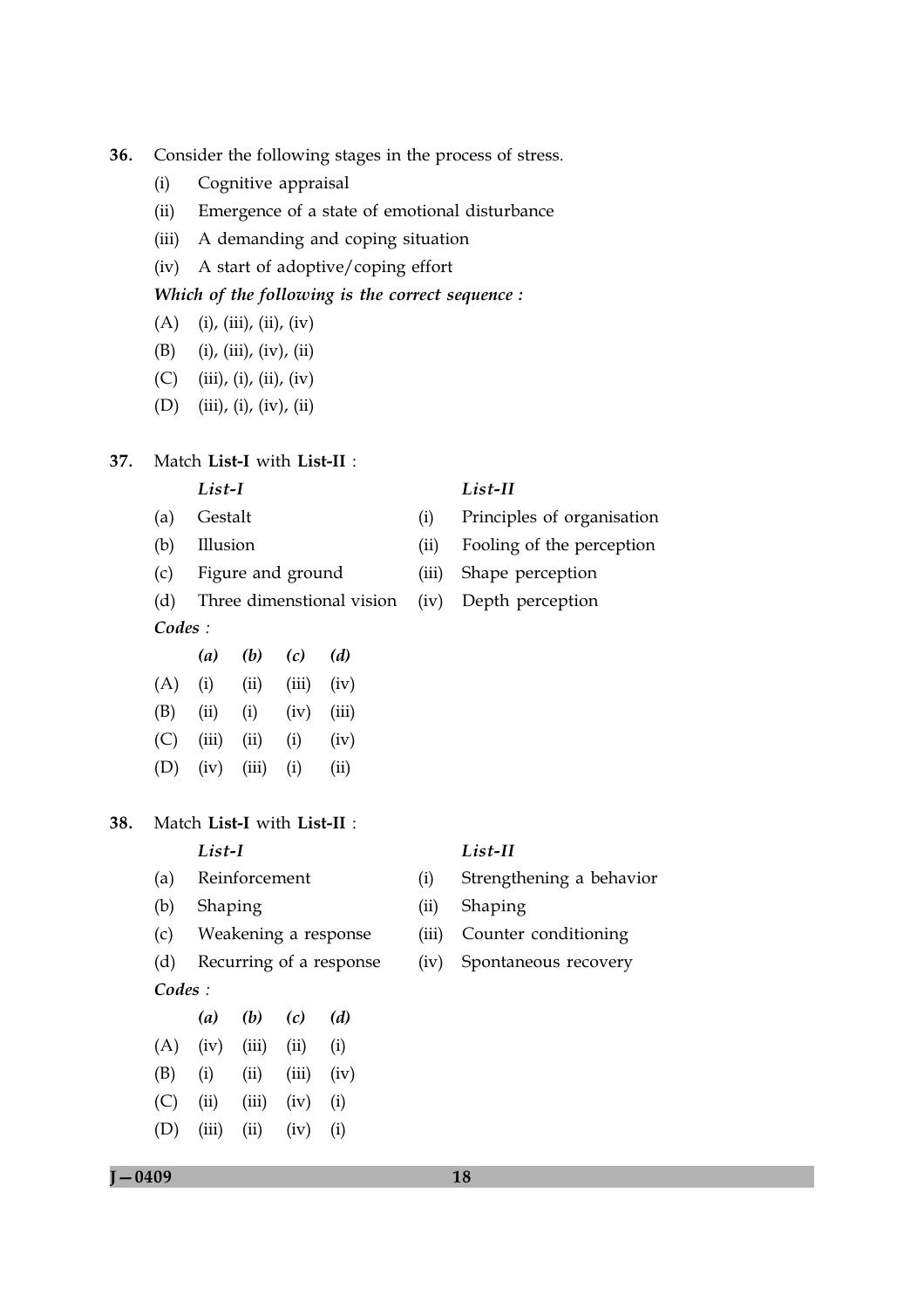- तनाव की प्रक्रिया में निम्नलिखित अवस्थाओं पर विचार करें। 36.
	- संज्ञानात्मक मूल्यांकन  $(i)$
	- एक पूरक और समायोज़ी परिस्थिति  $(iii)$
	- निम्नलिखित में से कौन सा सही क्रम है :
	- $(i)$ ,  $(iii)$ ,  $(ii)$ ,  $(iv)$  $(A)$
	- $(B)$  $(i)$ ,  $(iii)$ ,  $(iv)$ ,  $(ii)$
	- $(C)$  $(iii), (i), (ii), (iv)$
	- $(D)$  $(iii), (i), (iv), (ii)$
- सूची  $I$  को सूची  $II$  के साथ सुमेलित कीजिए : 37.
	- सूची-1
- सूची-11
- गैस्टाल्ट संगठन के सिद्धान्त  $(i)$  $(a)$  $(b)$ भ्रम प्रत्यक्षण का दोष  $(ii)$ आकृति एवं पृष्ठभूमि (iii) आकार प्रत्यक्षण  $(c)$ तीन विमीइ दृष्टि  $(iv)$  गहराई प्रत्यक्षण  $(d)$ कोड :
- 
- $(a)$  $(b)$  $(c)$  $(d)$  $(A)$  (i)  $(ii)$   $(iii)$  $(iv)$  $(B)$  $(ii)$  $(i)$  $(iv)$  $(iii)$  $(C)$  $(iii)$  $(ii)$  $(i)$  $(iv)$  $(D)$  $(iv)$  $(iii)$  $(i)$  $(ii)$
- सूची  $I$  को सूची  $II$  के साथ सुमेलित कीजिए : 38.
	- सूची-1
	- प्रवर्तन  $(a)$
	- आकृतिकरण  $(b)$
	- अनुक्रिया का दुर्बल होना  $(c)$
	- अनुक्रिया की आवृत्ति  $(d)$
- आकृतिकरण  $(ii)$

सूची-II

 $(i)$ 

व्यवहार को मजबूत करना

- प्रति अनुबंधन  $(iii)$
- सहज पुनर्लाभ  $(iv)$

- कोड :
- $(a)$  $(b)$  $(c)$  $(d)$  $(A)$  (iv) (iii) (ii)  $(i)$  $(B)$  $(i)$  $(ii)$  $(iii)$  $(iv)$
- $(i)$
- $(C)$  $(ii)$  $(iii)$  $(iv)$
- $(D)$  $(iii)$  $(ii)$  $(iv)$  $(i)$
- 
- सांवेगिक क्षुब्धता की अवस्था को उत्पत्ति  $(ii)$
- (iv) अनुकूली/समायोज़ी प्रयास का आरम्भ

- 
-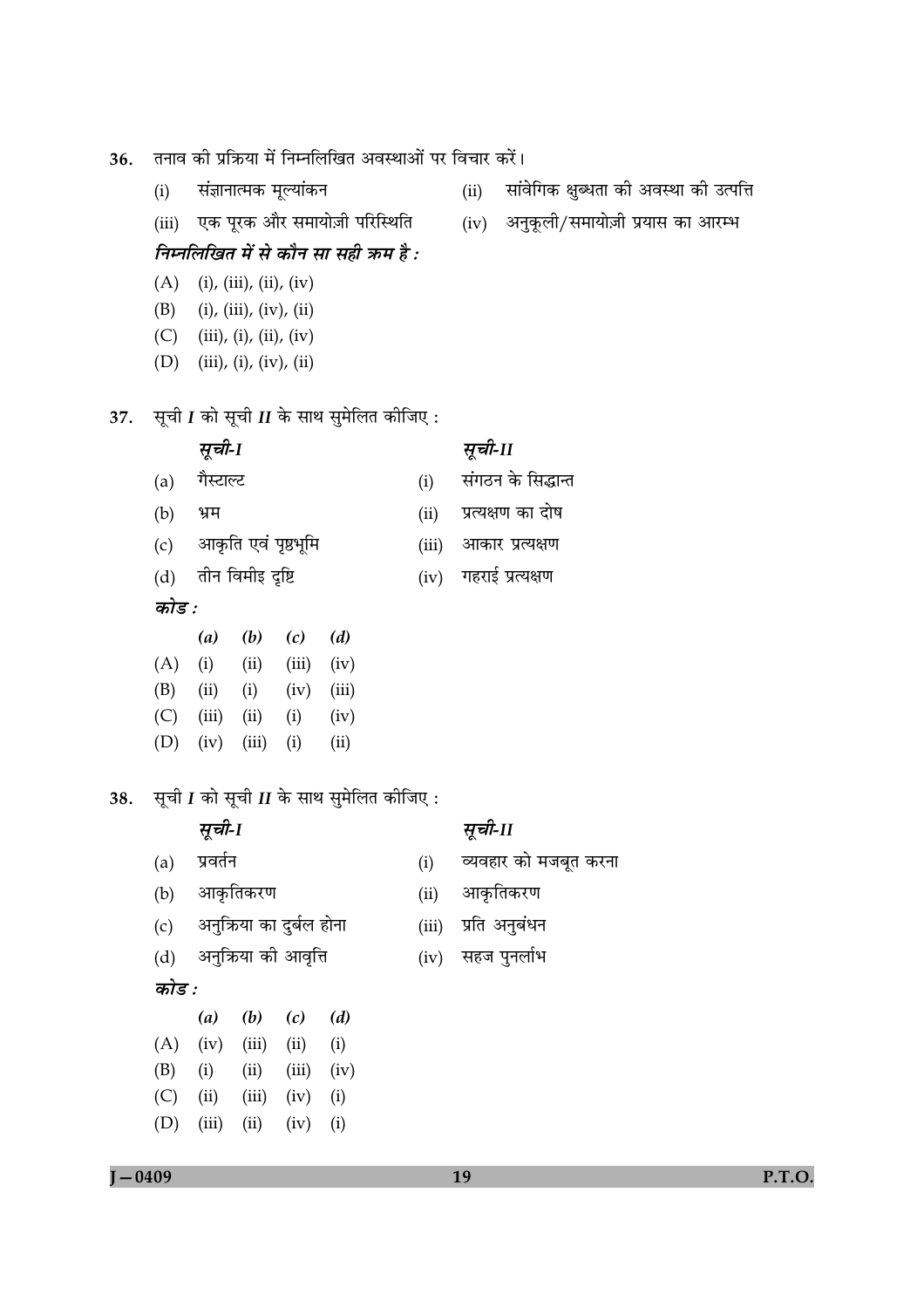39. Match List-I with List-II :

|        | List-I   |             |                     |       |       | List-II                  |
|--------|----------|-------------|---------------------|-------|-------|--------------------------|
| (a)    |          | Heuristics  |                     |       | (i)   | Manipulating Information |
| (b)    |          | Mental set  |                     |       | (ii)  | Guidelines               |
| (c)    |          |             | Inductive reasoning |       | (iii) | Fixating                 |
| (d)    | Thinking |             |                     |       |       | Specific to the general  |
| Codes: |          |             |                     |       |       |                          |
|        | (a)      | $(b)$ $(c)$ |                     | (d)   |       |                          |
| (A)    | (i)      | (iii)       | (iv)                | (ii)  |       |                          |
| (B)    | (iii)    | (iv)        | (ii)                | (i)   |       |                          |
| (C)    | (ii)     | (iii)       | (iv)                | (i)   |       |                          |
| (D)    | (iv)     | (i)         | (ii)                | (iii) |       |                          |
|        |          |             |                     |       |       |                          |

# 40. Match List-I with List-II :

|        | List-I                                        |       | List-II     |  |  |  |  |
|--------|-----------------------------------------------|-------|-------------|--|--|--|--|
| (a)    | Instinct                                      | (i)   | Maslow      |  |  |  |  |
| (b)    | Achievement                                   | (ii)  | James       |  |  |  |  |
| (c)    | Emotions                                      | (iii) | Freud       |  |  |  |  |
| (d)    | Self-actualization                            | (iv)  | Mc Clleland |  |  |  |  |
| Codes: |                                               |       |             |  |  |  |  |
|        | ( <i>a</i> ) ( <i>b</i> ) ( <i>c</i> )<br>(d) |       |             |  |  |  |  |

| (A) | (iii) | (iv)  | (ii)  | (i)   |
|-----|-------|-------|-------|-------|
| (B) | (iv)  | (ii)  | (iii) | (i)   |
| (C) | (ii)  | (iv)  | (i)   | (iii) |
| (D) | (i)   | (iii) | (ii)  | (iv)  |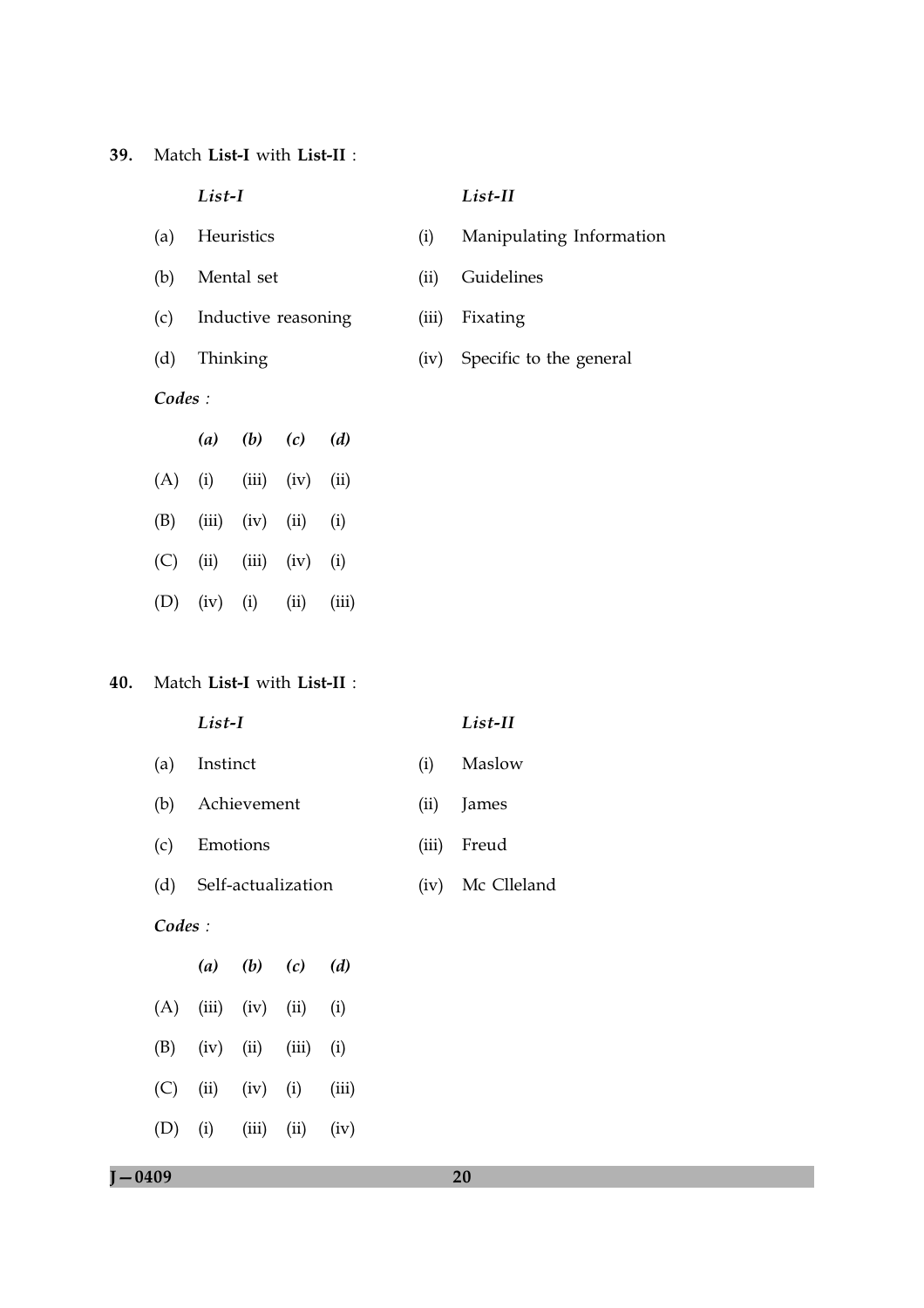39. सूची  $I$  को सूची  $II$  के साथ सुमेलित कीजिए:

|       | सूची-1        |                      |                |      |       | सूची-11                  |
|-------|---------------|----------------------|----------------|------|-------|--------------------------|
|       | (a) स्वत: शोध |                      |                |      | (i)   | सूचनाओं में जोड़ तोड़    |
| (b)   |               | मानसिक सेट           |                |      | (ii)  | मार्ग दर्शन              |
|       |               | (c) आगमनात्मक तर्कणा |                |      | (iii) | स्थिरण                   |
|       | (d) चिन्तन्   |                      |                |      | (iv)  | सामान्य के प्रति विशिष्ट |
| कोड : |               |                      |                |      |       |                          |
|       |               | (a) (b) (c) (d)      |                |      |       |                          |
| (A)   | (i)           |                      | $(iii)$ $(iv)$ | (ii) |       |                          |
| (B)   |               | $(iii)$ $(iv)$       | (ii)           | (i)  |       |                          |
| (C)   | (ii)          |                      | $(iii)$ $(iv)$ | (i)  |       |                          |

# **40.** सूची I को सूची II के साथ सुमेलित कीजिए :

(D) (iv) (i) (ii) (iii)

|       | सूची-1                 |                       |             |       |              | सूची-11         |  |  |
|-------|------------------------|-----------------------|-------------|-------|--------------|-----------------|--|--|
|       | (a) मूल प्रवृति        |                       |             |       | (i)          | मासलो           |  |  |
|       | (b) उपलब्धि            |                       |             |       |              | (ii) जेम्स      |  |  |
|       | (c) संवेग              |                       |             |       | (iii) फ्रॉयड |                 |  |  |
|       | (d) स्व: प्रत्यक्षीकरण |                       |             |       |              | (iv) मैक्लीलैंड |  |  |
| कोड : |                        |                       |             |       |              |                 |  |  |
|       |                        |                       | (a) (b) (c) | (d)   |              |                 |  |  |
| (A)   |                        | $(iii)$ $(iv)$ $(ii)$ |             | (i)   |              |                 |  |  |
| (B)   | $(iv)$ (ii)            |                       | (iii)       | (i)   |              |                 |  |  |
| (C)   |                        | $(ii)$ $(iv)$ $(i)$   |             | (iii) |              |                 |  |  |

 $(iv)$ 

 $J - 0409$ 

 $(D)$  (i)

 $(iii)$   $(ii)$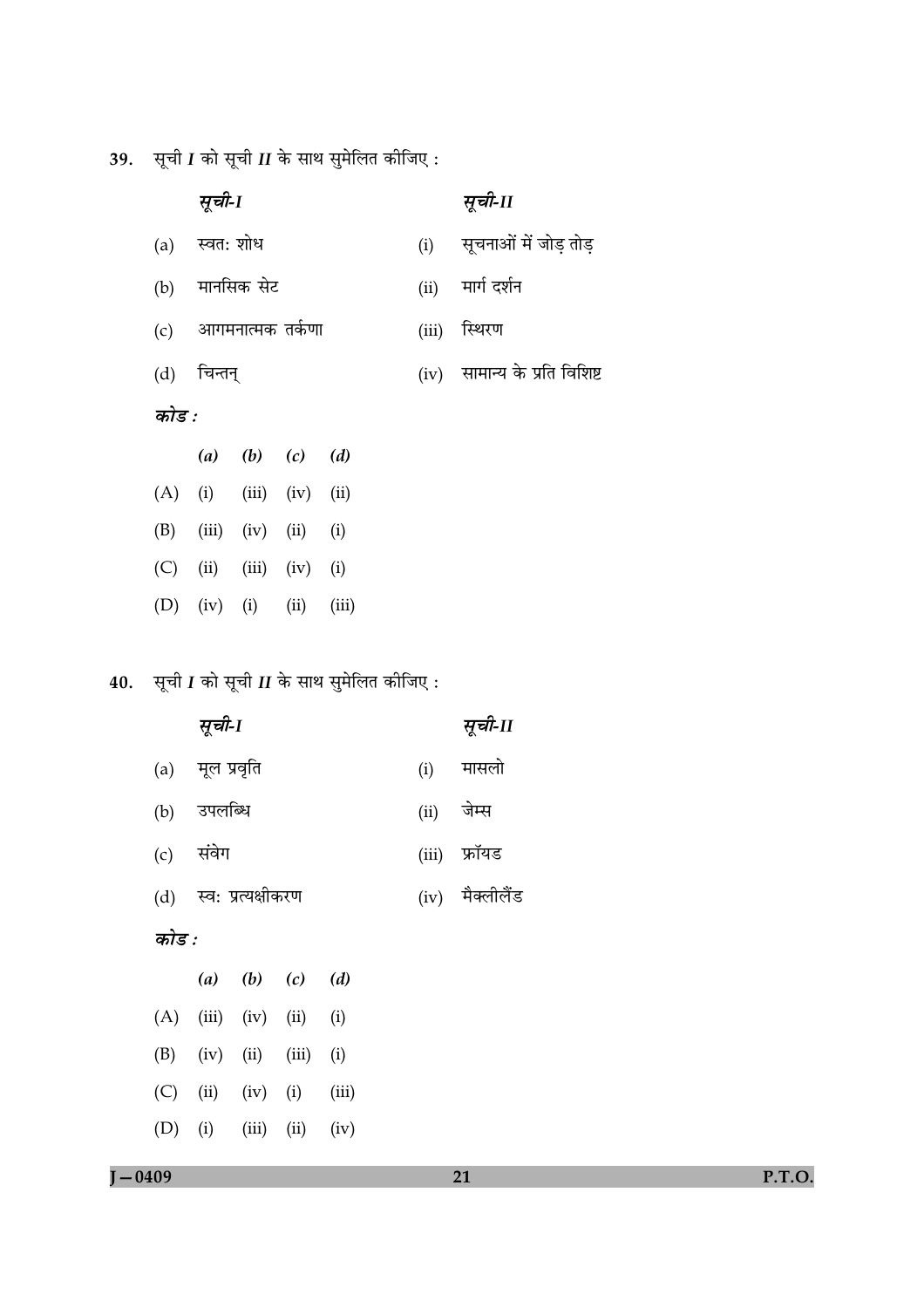41. Match List-I with List-II :

|        | List-I |                        |               | List-II                     |       |                  |
|--------|--------|------------------------|---------------|-----------------------------|-------|------------------|
| (a)    |        |                        |               | Emotional Intelligence      | (i)   | David Wechler    |
| (b)    |        | Triarchic Intelligence |               |                             | (ii)  | Howard Gardner   |
| (c)    |        |                        |               | Eight types of Intelligence | (iii) | Robert Sternberg |
| (d)    |        | Multiple Intelligence  |               |                             | (iv)  | Daniel Goleman   |
| Codes: |        |                        |               |                             |       |                  |
|        |        | (a) (b) (c)            |               | (d)                         |       |                  |
| (A)    | (iv)   | (iii)                  | (ii)          | (i)                         |       |                  |
| (B)    | (iii)  | (iv)                   | (i)           | (ii)                        |       |                  |
| (C)    | (ii)   | (iii)<br>(i)<br>(iv)   |               |                             |       |                  |
| (D)    | (i)    | (ii)                   | (iv)<br>(iii) |                             |       |                  |
|        |        |                        |               |                             |       |                  |

#### 42. Match List-I with List-II :

# $List-I$

- Accepting other persons  $(a)$
- $(b)$ Emotionally laden ideas
- Protective method  $(c)$
- $(d)$ Overall perception of personality

# Codes:

|     | $\left(a\right)$ | (b)   | (c)   | (d)   |
|-----|------------------|-------|-------|-------|
| (A) | (iv)             | (iii) | (ii)  | (i)   |
| (B) | (iii)            | (iv)  | (ii)  | (i)   |
| (C) | (ii)             | (iv)  | (i)   | (iii) |
| (D) | (i)              | (ii)  | (iii) | (iv)  |

## $List-II$

- Self-concept  $(i)$
- Defence mechanism  $(ii)$
- (iii) Unconditional positive regard
- (iv) Archetypes

 $J - 0409$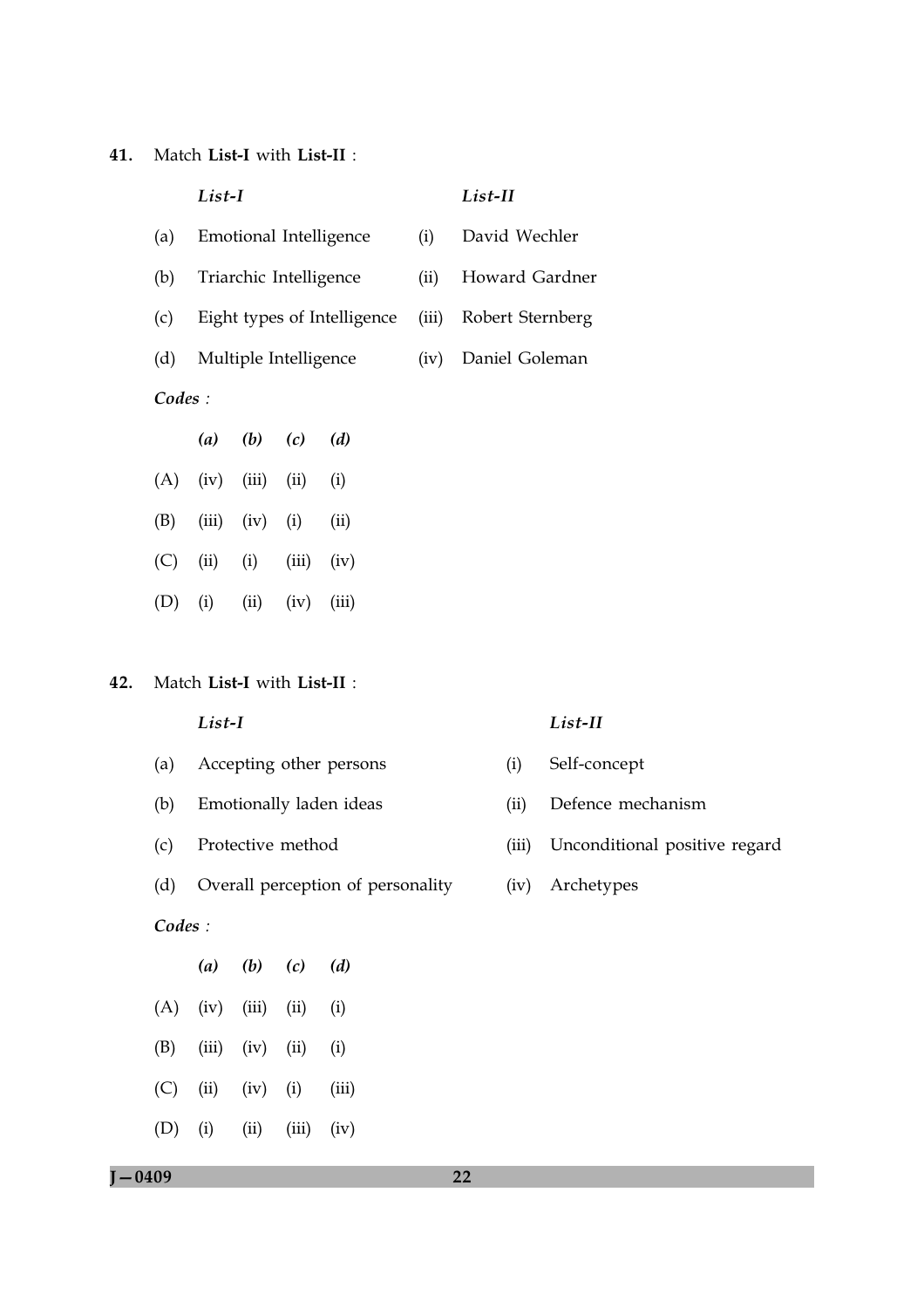**41.** सूची I को सूची II के साथ सुमेलित कीजिए :

|       | सूची-1                   |       | सूची-11            |  |  |  |  |  |  |
|-------|--------------------------|-------|--------------------|--|--|--|--|--|--|
| (a)   | संवेगात्मक बुद्धि        | (i)   | डेविड वैशलर        |  |  |  |  |  |  |
| (b)   | तृघटकीय बुद्धि           | (ii)  | हावर्ड गार्डनर     |  |  |  |  |  |  |
|       | (c) आठ प्रकार को बुद्धि  | (iii) | रॉबर्ट स्टर्नबर्ग  |  |  |  |  |  |  |
|       | (d) बहुवुद्धि            |       | (iv) डैनियल गोलमैन |  |  |  |  |  |  |
| कोड : |                          |       |                    |  |  |  |  |  |  |
|       | $(b)$ $(c)$ $(d)$<br>(a) |       |                    |  |  |  |  |  |  |

|           | $\ddot{\phantom{a}}$  | $\sqrt{2}$ | $\sqrt{2}$ | $\sqrt{2}$ |
|-----------|-----------------------|------------|------------|------------|
|           | $(A)$ (iv) (iii) (ii) |            |            | (i)        |
| (B)       | $(iii)$ $(iv)$        |            | (i)        | (ii)       |
| (C)       | (ii)                  | (i)        | (iii)      | (iv)       |
| $(D)$ (i) |                       | (ii)       | (iv)       | (iii)      |

42. सूची  $I$  को सूची  $II$  के साथ सुमेलित कीजिए :

|       | सूची-1                |                                        |                              | सूची-II                   |       |                        |
|-------|-----------------------|----------------------------------------|------------------------------|---------------------------|-------|------------------------|
| (a)   |                       |                                        | अन्य व्यक्ति को स्वीकारना    |                           | (i)   | स्व: धारणा             |
| (b)   |                       |                                        |                              | संवेगी रूप से भारित विचार | (ii)  | रक्षा रचनातंत्र        |
|       |                       |                                        | (c) संरक्षणात्मक प्रणाली     |                           | (iii) | शर्तहीन धनात्मक सम्मान |
|       |                       |                                        | (d) व्यक्तित्व का प्रत्यक्षण |                           |       | $(iv)$ मूल रूप         |
| कोड : |                       |                                        |                              |                           |       |                        |
|       |                       | ( <i>a</i> ) ( <i>b</i> ) ( <i>c</i> ) |                              | (d)                       |       |                        |
|       | $(A)$ (iv) (iii) (ii) |                                        |                              | (i)                       |       |                        |
| (B)   |                       | $(iii)$ $(iv)$ $(ii)$                  |                              | (i)                       |       |                        |
| (C)   | (ii)                  | $(iv)$ (i)                             |                              | (iii)                     |       |                        |
| (D)   | (i)                   | (ii)                                   | (iii)                        | (iv)                      |       |                        |

 $J - 0409$ 

23

P.T.O.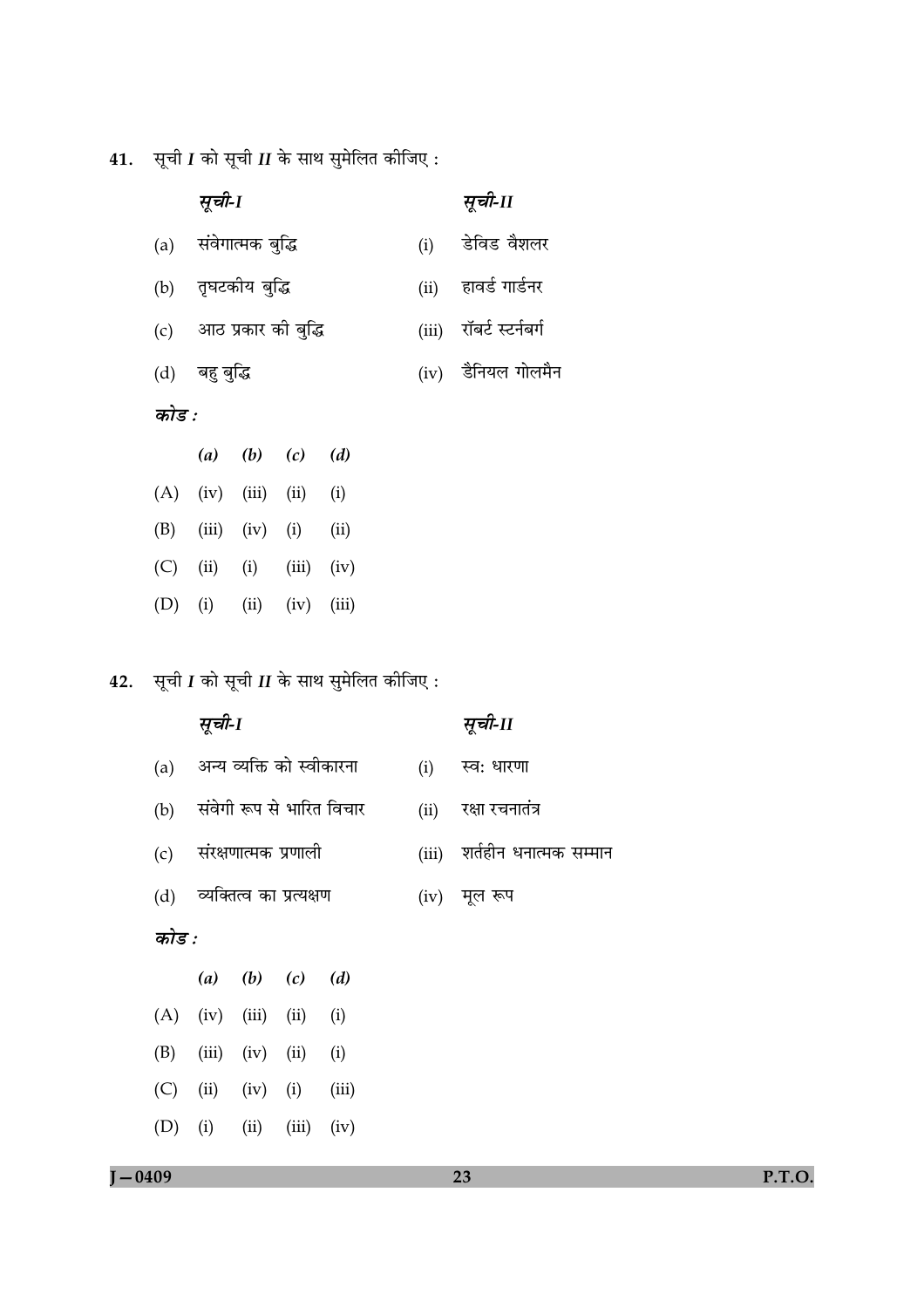43. Match List-I with List-II :

|        | List-I |                                        |                       | List-II                  |       |                                                   |
|--------|--------|----------------------------------------|-----------------------|--------------------------|-------|---------------------------------------------------|
| (a)    |        |                                        | Closely related ideas |                          | (i)   | Theory                                            |
| (b)    |        |                                        | Testable prediction   |                          | (ii)  | Hypothesis                                        |
| (c)    |        |                                        |                       | Indepth look of a person | (iii) | Case study                                        |
| (d)    |        |                                        |                       |                          |       | Experimenter's expectation (iv) Experimenter bias |
| Codes: |        |                                        |                       |                          |       |                                                   |
|        |        | ( <i>a</i> ) ( <i>b</i> ) ( <i>c</i> ) |                       | (d)                      |       |                                                   |
| (A)    | (i)    | (ii)                                   | (iii)                 | (iv)                     |       |                                                   |
| (B)    | (iv)   | (iii)                                  | (ii)                  | (i)                      |       |                                                   |
| (C)    | (ii)   | (iii)                                  | (iv)                  | (i)                      |       |                                                   |
| (D)    | (iii)  | (iv)                                   | (i)                   | (ii)                     |       |                                                   |

# 44. Match List-I with List-II :

|        | List-I |                                        | List-II |                            |       |                 |  |  |  |  |
|--------|--------|----------------------------------------|---------|----------------------------|-------|-----------------|--|--|--|--|
| (a)    |        |                                        |         | Consistency in measurement | (i)   | Validity        |  |  |  |  |
| (b)    |        | Actual measurement                     |         |                            | (ii)  | Reliability     |  |  |  |  |
| (c)    |        |                                        |         | Norms in measurement       | (iii) | Standardization |  |  |  |  |
| (d)    |        |                                        |         | Archieval measurement      | (iv)  | Documents       |  |  |  |  |
| Codes: |        |                                        |         |                            |       |                 |  |  |  |  |
|        |        | ( <i>a</i> ) ( <i>b</i> ) ( <i>c</i> ) |         | (d)                        |       |                 |  |  |  |  |
| (A)    | (ii)   | (iii)                                  | (iv)    | (i)                        |       |                 |  |  |  |  |
| (B)    | (iii)  | (iv)                                   | (i)     | (ii)                       |       |                 |  |  |  |  |
| (C)    | (i)    | (ii)                                   | (iii)   | (iv)                       |       |                 |  |  |  |  |

 $(ii)$   $(iii)$ 

 $J - 0409$ 

(D) (iv) (i)

 $24$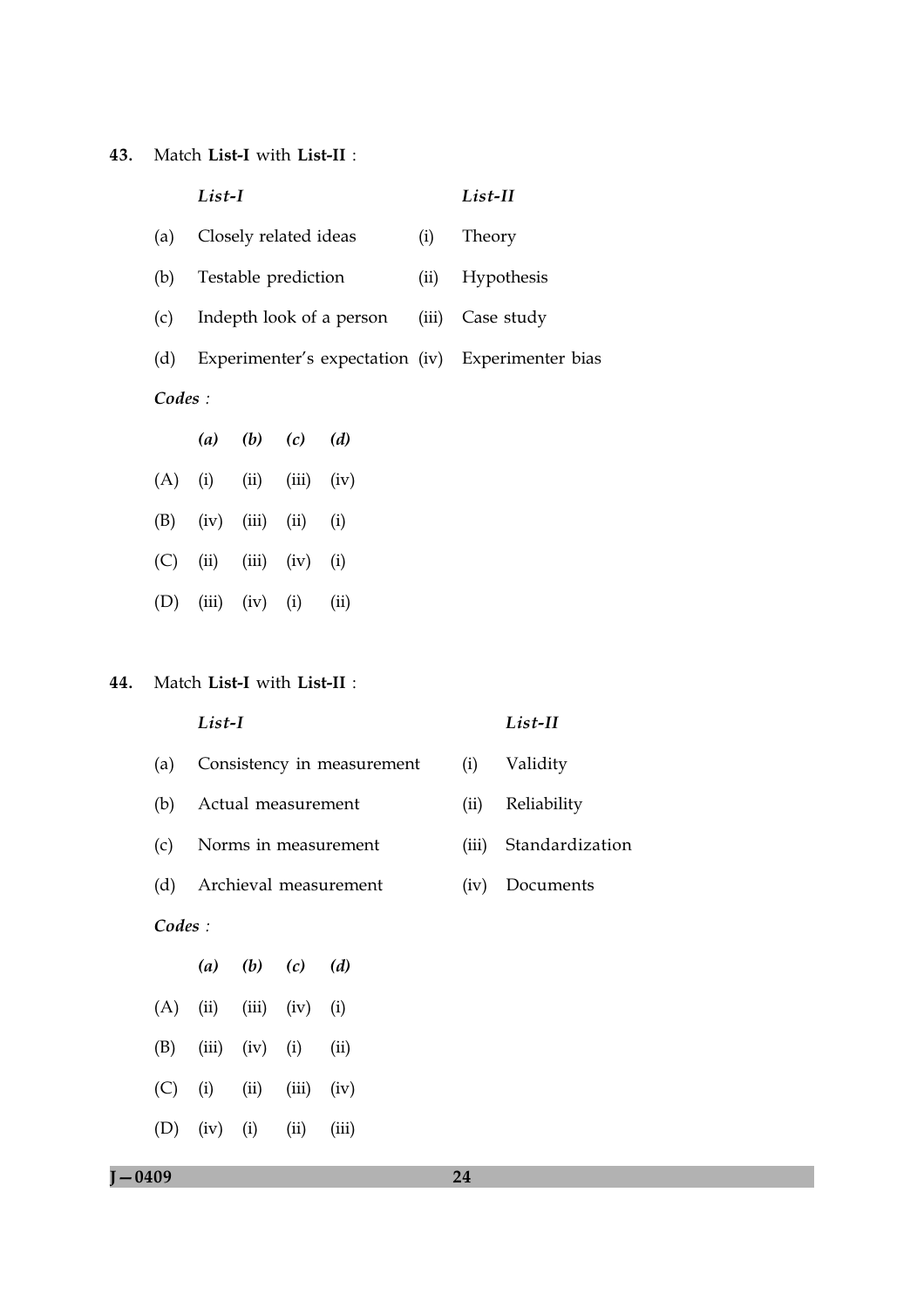**43.** सूची I को सूची II के साथ सुमेलित कीजिए:

# सूची-1

- (a) घनिष्ट रूप से सम्बन्धित विचार
- परीक्षण योग्य पूर्व कथन  $(b)$
- व्यक्ति के अंत:दृष्टि  $(c)$
- (d) प्रयोगकर्ता की प्रत्याशा

# कोड :

|     | (a) |                             | $(b)$ $(c)$ | (d) |
|-----|-----|-----------------------------|-------------|-----|
|     |     | $(A)$ (i) (ii) (iii) (iv)   |             |     |
| (B) |     | $(iv)$ $(iii)$ $(ii)$ $(i)$ |             |     |
| (C) |     | $(ii)$ $(iii)$ $(iv)$ $(i)$ |             |     |
|     |     | (D) (iii) (iv) (i) (ii)     |             |     |

**44.** सूची I को सूची II के साथ सुमेलित कीजिए:

|       | सूची-1        |                 |                |       |          |      | सूची-11     |
|-------|---------------|-----------------|----------------|-------|----------|------|-------------|
| (a)   |               | मानप में संघतता |                | (i)   | वैधता    |      |             |
| (b)   |               | वास्तविक मापन   |                |       |          | (ii) | विश्वसनीयता |
| (c)   |               | मापन में मानदंड |                | (iii) | मानकीकरण |      |             |
|       | (d) पुरालेखीय |                 | प्रलेख<br>(iv) |       |          |      |             |
| कोड : |               |                 |                |       |          |      |             |
|       | (a)           | $(b)$ $(c)$     |                | (d)   |          |      |             |
| (A)   | (ii)          | (iii)           | (iv)           | (i)   |          |      |             |
| (B)   | (iii)         | (iv)            | (i)            | (ii)  |          |      |             |
| (C)   | (i)           | (ii)            | (iii)          | (iv)  |          |      |             |
| (D)   | (iv)          | (i)             | (ii)           | (iii) |          |      |             |

- सूची-11
- सिद्धान्त  $(i)$
- 
- (ii) प्राक्कल्पना
- (iii) केस अध्ययन
- 
- (iv) प्रयोगकर्ता पूर्वाग्रह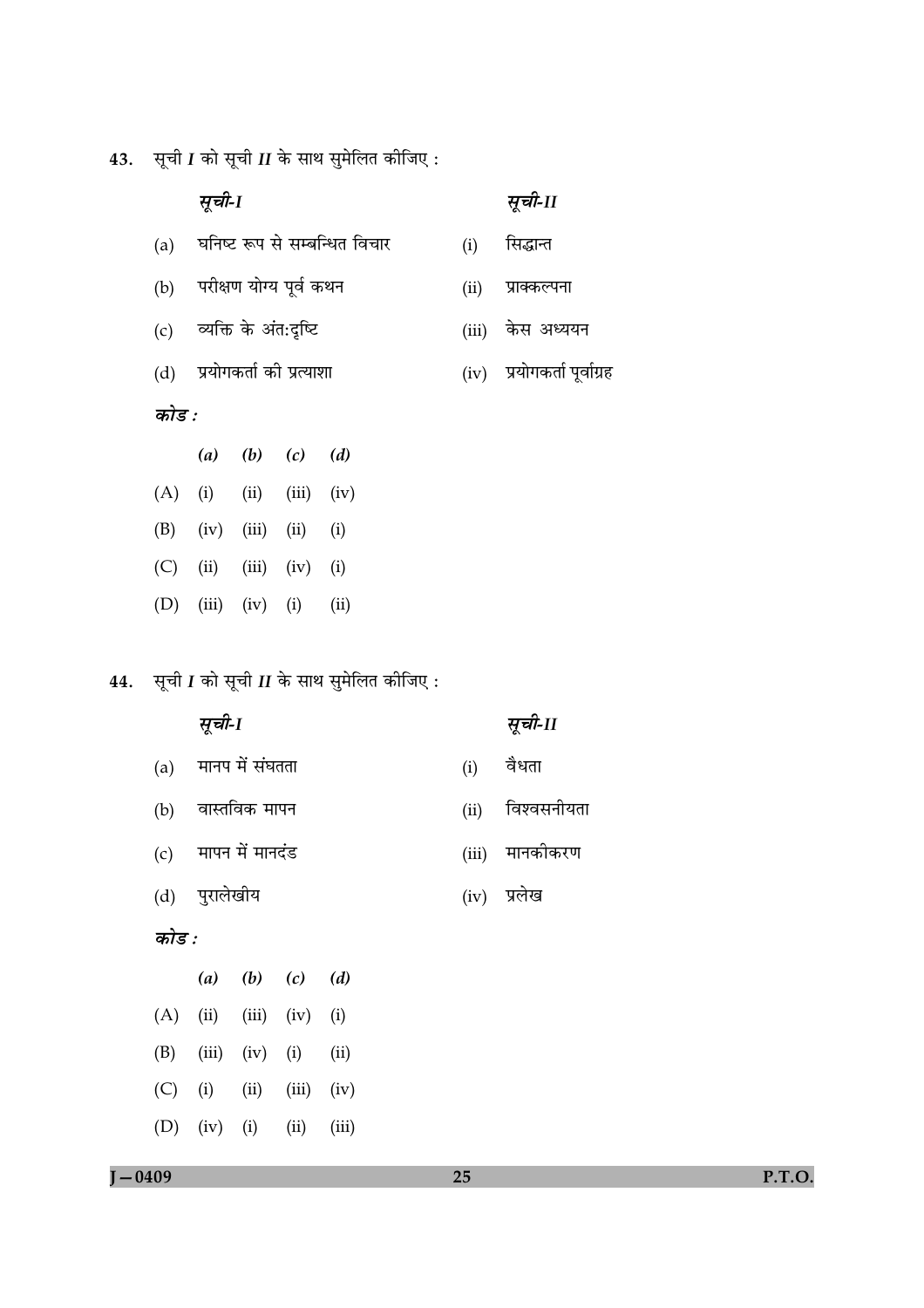Match List-I with List-II : 45

|       | List-I |                   |             | List-II |       |                     |
|-------|--------|-------------------|-------------|---------|-------|---------------------|
| (a)   |        | Governs Eating    |             |         | (i)   | Reticular Formation |
| (b)   |        | Governs Walking   |             |         | (ii)  | Hypothalamus        |
| (c)   |        | Governs Breathing |             |         | (iii) | Pons                |
| (d)   |        | Governs Sleeping  |             |         | (iv)  | Medulla.            |
| Code: |        |                   |             |         |       |                     |
|       | (a)    |                   | $(b)$ $(c)$ | (d)     |       |                     |
| (A)   | (ii)   | (iii)             | (iv)        | (i)     |       |                     |
| (B)   | (ii)   | (i)               | (iii)       | (iv)    |       |                     |
| (C)   | (ii)   | (i)               | (iv)        | (iii)   |       |                     |
| (D)   | (ii)   | (iv)              | (i)         | (iii)   |       |                     |
|       |        |                   |             |         |       |                     |

# Read the passage below and answer the questions (46-50) that follow based on your understanding of the passage:

Indianness and Indian Identity can be defined by any one or a combination of the number of factors lying in the society or culture. India is a plural society where there are 560 ethnic groups and 800 lingual dialects. For Pt.Jawahar Lal Nehru threads of cultural unity and 'Kuchh baat' of Igbal need to be made coucrate for the purpose of social engineering and strong Indian National identity. Hinduism or any religious or communal group can not be the base of national identity in a plural society. For Nehru communalism is Indian version of fascism. Moreover, a mere appeal to nationalism or patriotism from time to time cannot be a basis of building of national identity in a country of India's diversity and size. Thus, we are left with two factors, an emphasis on the intrinsic unity of all religious and India's genius for synthesis. These two factors can be articulated not in religious but moral and philosophical terms. Moreover, the concept of Indian Identity and Indianness must draw from the entire spectrum of the rich heritage of India. It should also reflect the social consensus of contemporary Indian Society. It should also be oriented to its future goals. It should be secular and moral without being religious.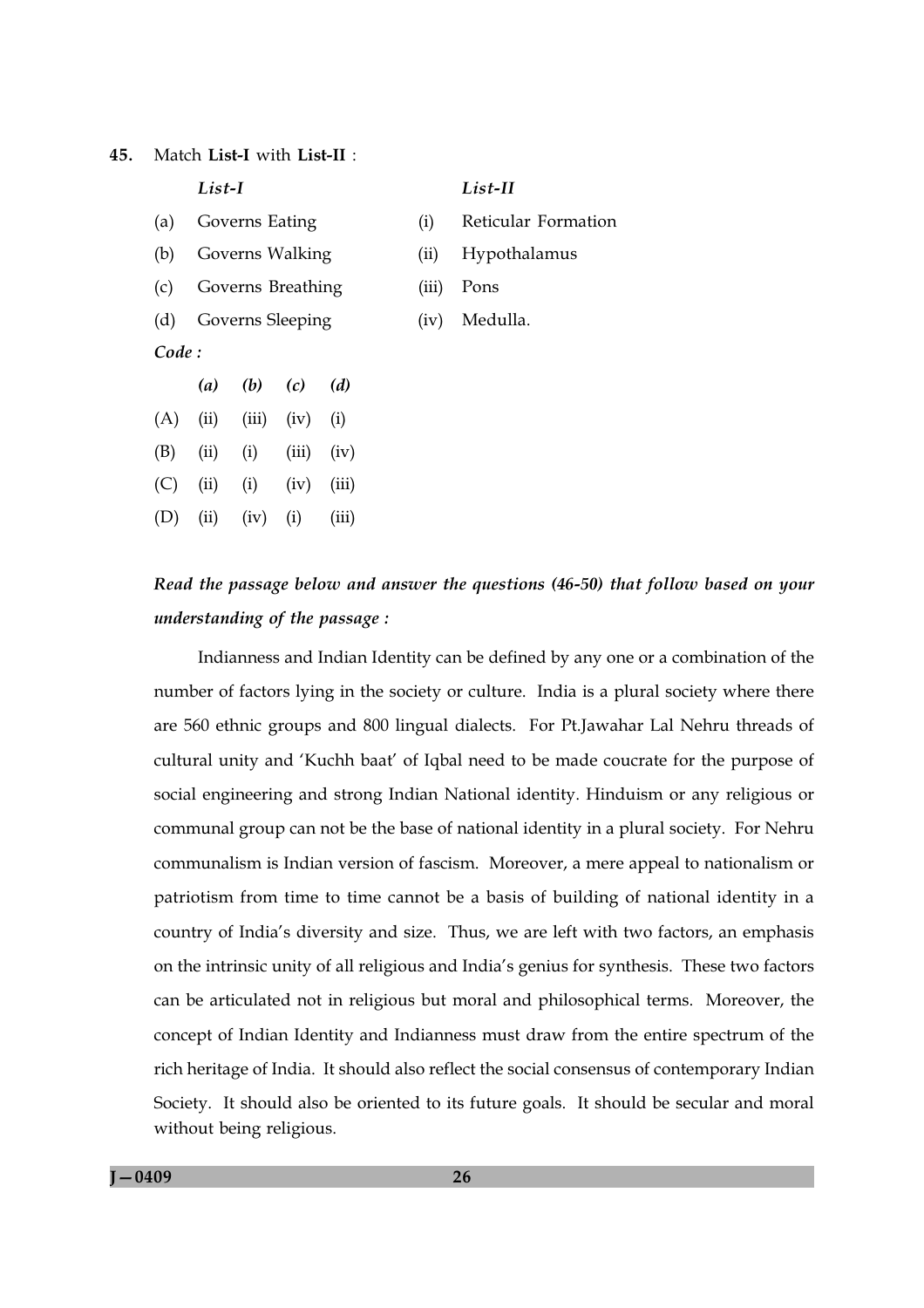45. सूची I को सूची II के साथ सुमेलित कीजिए:

|       |     | सूची-1               |                 |                 | सूची-II |                   |             |  |  |  |
|-------|-----|----------------------|-----------------|-----------------|---------|-------------------|-------------|--|--|--|
|       |     | (a) खाने का संचालन   |                 |                 | (i)     | रेटीकुलर फोर्मेशन |             |  |  |  |
|       | (b) |                      | टहलने का संचालन |                 |         | (ii)              | हाइपोथेलेमस |  |  |  |
|       | (c) | श्वसन का संचालन      |                 |                 | (iii)   | सेतु              |             |  |  |  |
|       |     | (d) निद्रा का संचालन |                 |                 |         | (iv) मैडुला       |             |  |  |  |
| कोड : |     |                      |                 |                 |         |                   |             |  |  |  |
|       |     |                      |                 | (a) (b) (c) (d) |         |                   |             |  |  |  |
|       | (A) | (ii)                 |                 | $(iii)$ $(iv)$  | (i)     |                   |             |  |  |  |
|       | (B) | (ii)                 | (i)             | (iii)           | (iv)    |                   |             |  |  |  |
|       | (C) | (ii)                 | $(i)$ $(iv)$    |                 | (iii)   |                   |             |  |  |  |
|       | (D) | (ii)                 | (iv)            | (i)             | (iii)   |                   |             |  |  |  |
|       |     |                      |                 |                 |         |                   |             |  |  |  |

# निम्नांकित उद्धरण को पढ़िए तथा दिये गये प्रश्नों (46 - 50 ) का उत्तर अपनी समझ के आधार पर कीजिए :

भारतीयता और भारतीय पहचान को किसी भी द्वारा परिभाषित किया जा सकता है यदि इसके समाज और संस्कृति के अनेक सम्मिश्रित कारकों को देखा जाए। भारतीय एक बहुलवादी समाज है जहाँ 560 प्रजाति समूह हैं। आठ सौ भाषाई बोलियाँ हैं। पण्डित जवाहर लाल नेहरू के अनुसार सांस्कृतिक एकता और मोहम्मद इकबाल की 'कुछ बात' के धागों को सामाजिक अभियन्त्रिकी और सुदृढ़ भारतीय राष्ट्र की शिनाख्त के लिए मजबूत करना होगा। हिन्दुत्व अथवा किसी धार्मिक या साम्प्रदायिक समूह किसी बहुलवादी समाज में राष्ट्रीय पहचान का आधार नहीं हो सकता। नेहरू के लिए साम्प्रदयिकता फासिस्टवाद का भारतीय रूप है। भारत जैसे विशाल और इस जैसी अनेकता के देश के लिए समय समय पर राष्ट्रवाद अथवा देश भक्ति के नाम पर किया आहवान राष्ट्रीय पहचान के निर्माण का आधार नहीं हो सकता। इसलिए हमारे पास दो कारक बचते हैं। सभी धर्मों की निहित एकता पर बल और भारत की संश्लेषण की प्रतिभा। ये दो कारक धर्मों में स्पष्ट नहीं किये जा सकते परन्तु इन्हें नैतिक एवं दार्शनिक भाव में स्पष्ट किया जा सकता है। भारत की कुल अमीर इन्द्रधनुषी विरासत में से भारतीय शिनाख्त और भारतीयता को निकाला जाए। इससे समकालीन भारतीय समाज के सामाजिक मतैक्य को भी झलकना चाहिए। यह भावी लक्ष्यों की ओर भी उन्मुख होना चाहिए। यह धर्म–निरपेक्ष और नैतिक होना चाहिए। इसके लिए इसे धार्मिक नहीं होना चाहिए।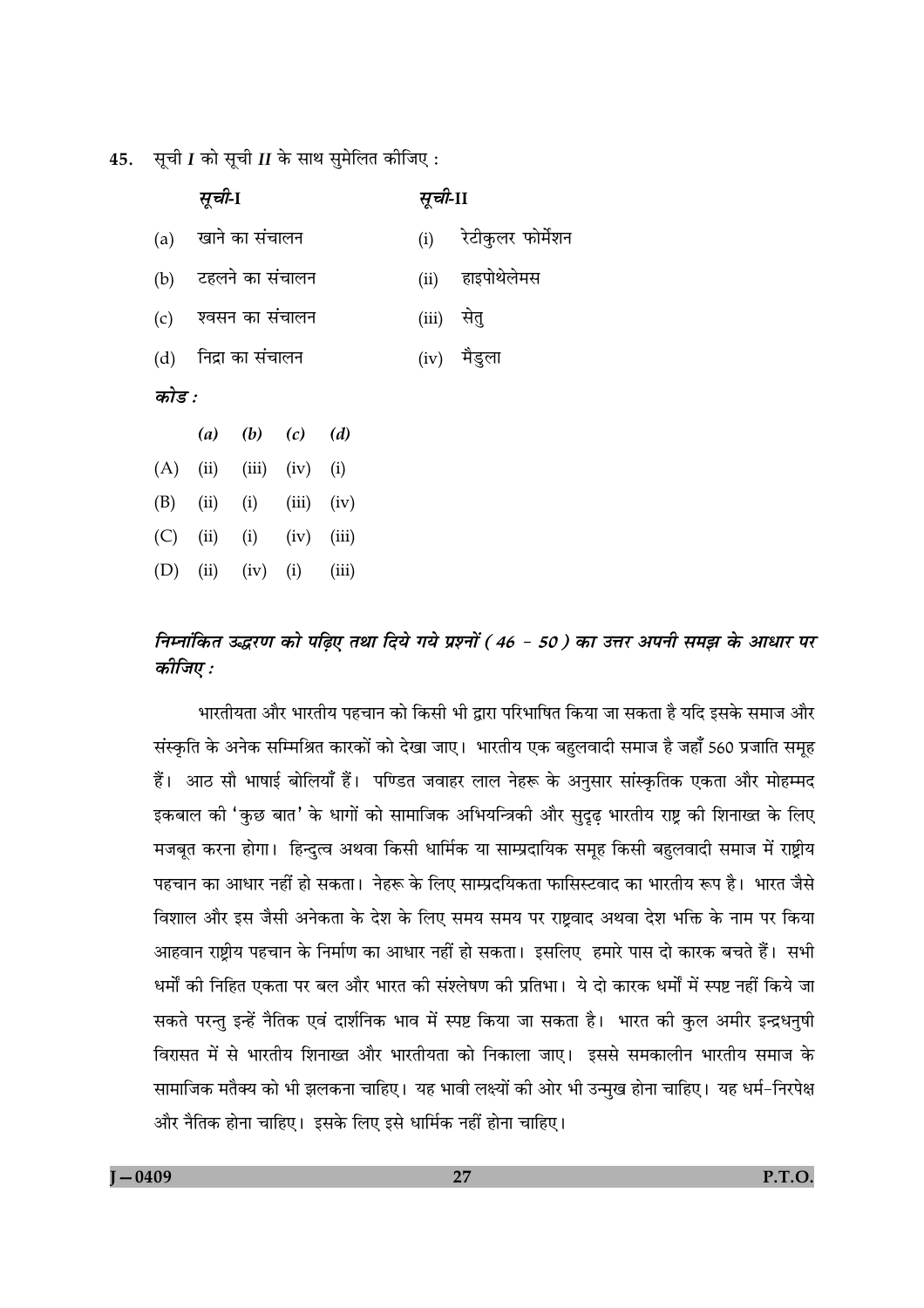The contents of Indianness and Indian Identity lies in the past heritage of India, the present stand points and aspirations, and future goals and directions are embodied in the constitution of India. It is not only a document of governance, it is the moral basis of Indian nation. The elected representatives of the people in the state assemblies and parliament take their Solemn oaths pledging commitment to the sanctify and values of the constitution. The values and ideals enshrined in the constitution are the common ideals of which the nation has committed itself. The constitution has social, economic and political dimensions. It offers a common and shared base for the definition of Indianness and the development of the Indian Identity.

- 46. National Identity can be developed by :
	- (A) Communalism
	- (B) Hindutva
	- $(C)$ **Plural Society**
	- (D) All the above
- 47. Iqbal's 'Kuchh Baat' is important for :
	- (A) Indian National Identity
	- (B) **Strong Religions Groups**
	- (C) Polarised Communal Groups
	- (D) Social Engineering
- 48. The concept of Indianness can be had from :
	- $(A)$ Religiousily
	- (B) Social consciousness
	- (C) Broad spectrum of rich Indian heritage
	- (D) Goal oriented future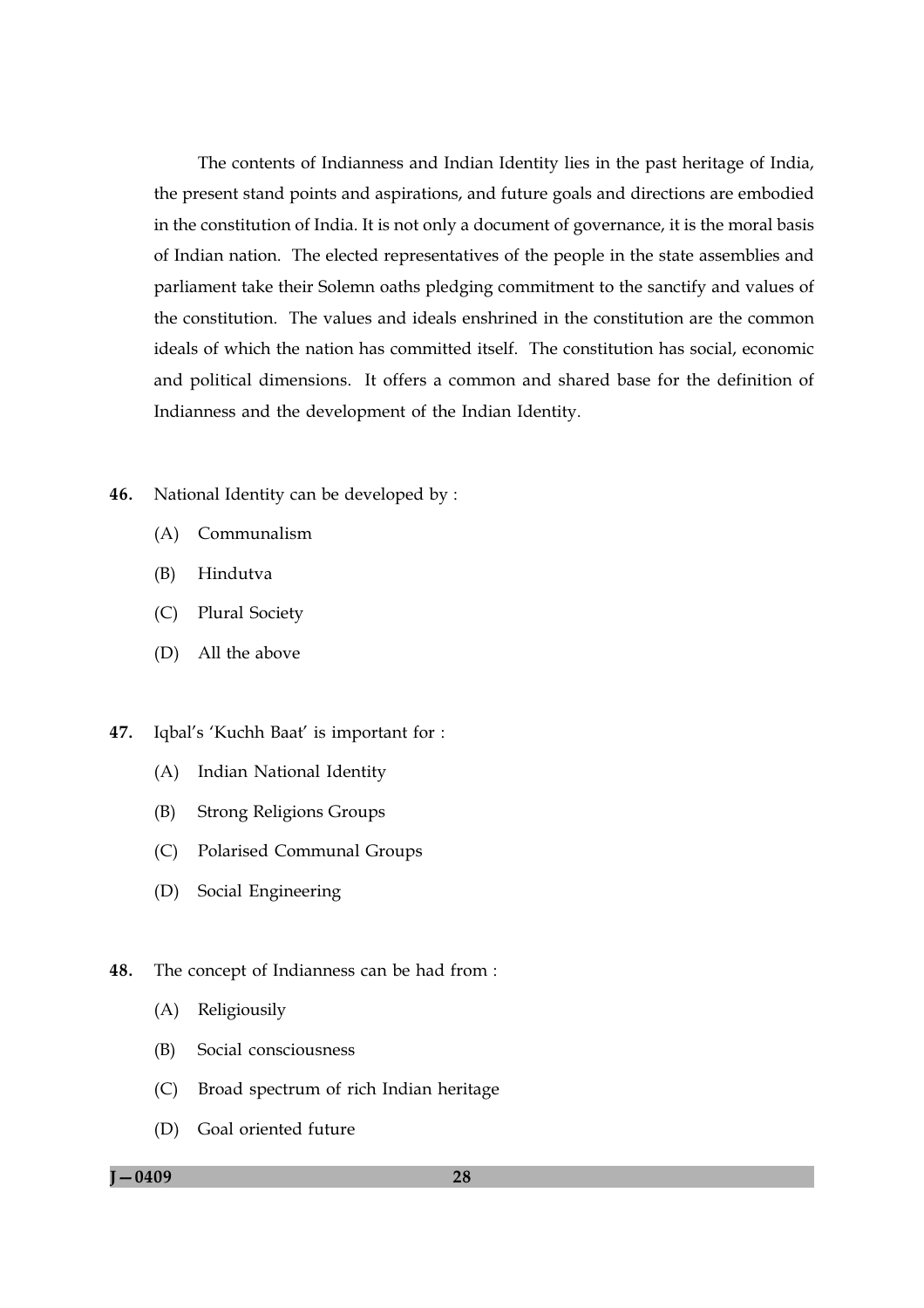भारतीय शिनाख्त और भारतीयता के तत्व भारत की पुरानी विरासत, वर्तमान के ध्येय और आकांक्षाएं और भावी लक्ष्यों और निर्देशों के तत्व भारतीय संविधान में निहित हैं। यह केवल अभिशासन का ही दस्तावेज़ नही है। यह भारतीय राष्ट का नैतिक आधार है। लोक सभा एवं राज्य की विधान सभाओं के लिए निर्वाचित प्रतिनिधी संविधान के मूल्यों और पावनता के प्रति आस्था का संकल्प लेते हैं। संविधान में निहित मूल्य और आदर्श ऐसे साझे आदर्श हैं जिनके लिए राष्ट्र ने अपने को दृढ़-संकल्प बनाया है। इस संविधान के सामाजिक, आर्थिक और राजनीतिक आयाम हैं। यह भारतीय की परिभाषा और भारतीय शिनाख्त के विकास के लिए साझा और स्पष्ट आधार भेंट करता है।

- 46. राष्टीय शिनाख्त को किससे विकसित नहीं किया जा सकता ?
	- (A) साम्प्रदायिकता
	- (B) हिन्दुत्त्व
	- (C) बहुलवादी समाज
	- (D) उपरोक्त सभी से
- 47. इकबाल की 'कुछ बात' किसके लिए आवश्यक है?
	- (A) भारतीय राष्ट्रीय शिनाख्त
	- (B) अनेक धार्मिक समूह
	- (C) ध्रुवित साम्प्रदायिक समूह
	- (D) सामाजिक अभियान्त्रिकी
- भारतीयता की अवधारणा को किससे ग्रहण किया जा सकता है? 48.
	- $(A)$  धार्मिकता
	- (B) सामाजिक चेतना
	- (C) विशाल इन्द्रधनुषी अमीर भारतीय विरासत
	- (D) लक्ष्योन्मुख भविष्य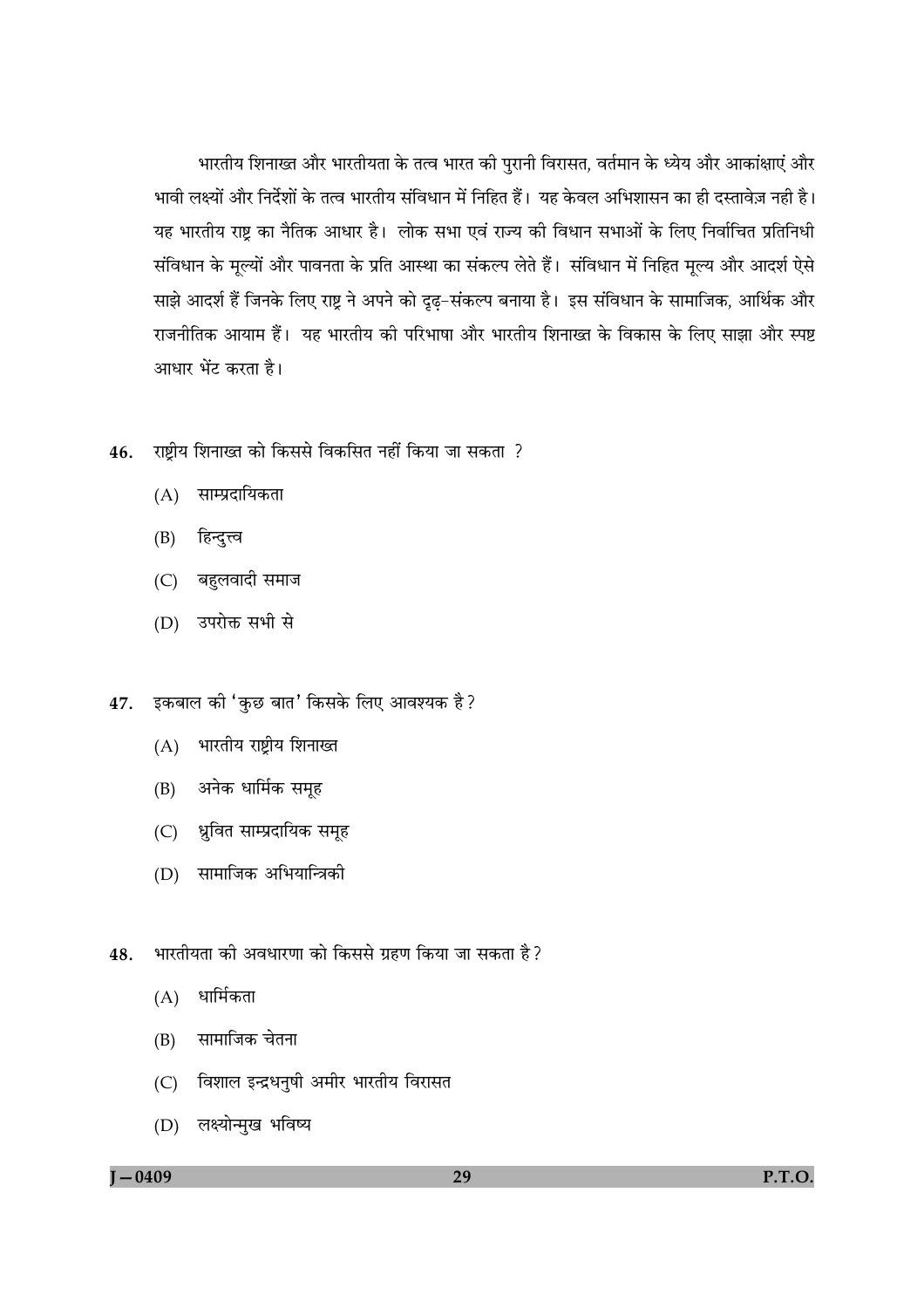- 49. Indianness, social harmony and national identity can be achieved through success of national importance by any persons as :
	- (A) Sania Mirza
	- Sachin Tendulkar (B)
	- (C) None of them
	- (D) Both of them

50. The development of Indian Identity is necessary by accepting the constitution as :

- (A) All accept the Sanctity and values of constitution
- Constitutions as the common ideals to which nation is committed itself (B)
- Constitution guarantees social, economic and political rights  $(C)$
- (D) All the above

 $-000-$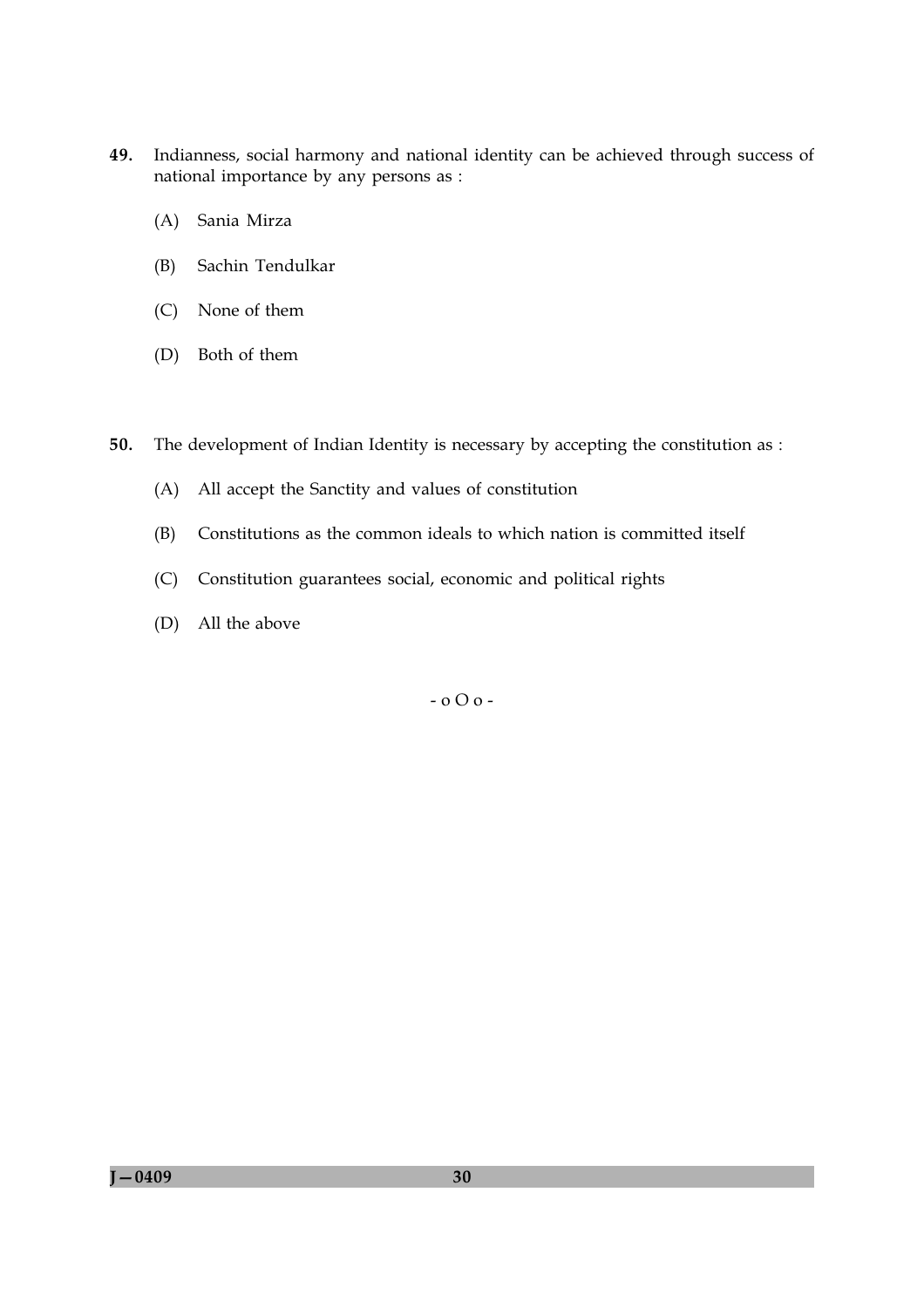- 49. भारतीयता, समाजिक समरसता और राष्ट्रीय शिनाख्त को व्यक्तियों की राष्ट्रीय महत्त्व की सफलता से प्राप्त किया जा सकता है :
	- $(A)$  सानिया मिर्जा
	- (B) सचिन तेन्दुलकर
	- (C) उपरोक्त में से कोई नहीं
	- $(D)$  दोनों ही
- 50. संविधान को मानने से भारतीय शिनाख्य के विकास के लिए क्या जरुरी है?
	- (A) संविधान की पावनता एवं मूल्यों को सभी स्वीकार करें।
	- संविधान के साझे आदर्शों के प्रति जिनके लिए राष्ट्र वचन बद्ध है।  $(B)$
	- (C) संविधान सामाजिक, आर्थिक और राजनीतिक अधिकारों की गारंटी देता है।
	- (D) उपरोक्त सभी

 $-000-$